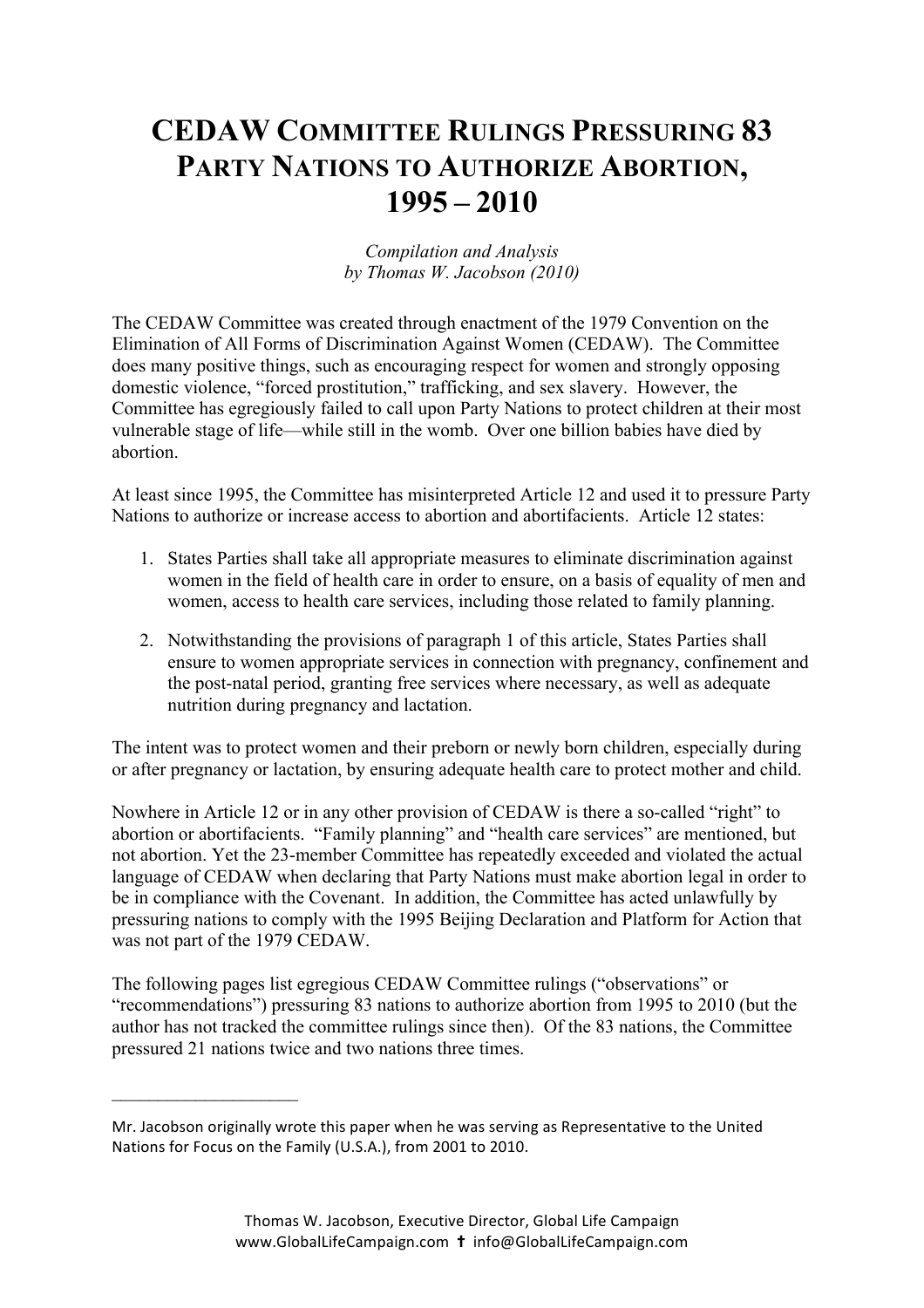## *CEDAW Committee "Concluding Observations" Pressuring Nations to Authorize or Increase Access to Abortion*

*(what the Committee says a nation must do to be in compliance with the Convention)*

*After a Party Nation files its country report, and responds to questions from the Committee, a national delegation appears before, and is interrogated by, the Committee.*

*The paragraph references (e.g., "par. 29") refer to the paragraph in the official CEDAW Committee Report or other documents corresponding to the Committee's compliance review of that country.*

*(author added* underlining *of words or portions of Committee statements for emphasis)*

**ANDORRA** (2001): "(A)bortion was not allowed under the Penal Code … (par. 29). … The Committee expresses concern about the punitive abortion laws that could cause women to seek unsafe and clandestine abortion. The Committee suggests that the State party consider the revision of such punitive laws according to general recommendation 24 of the Committee" (48).

**ANTIGUA & BARBUDA** (1997): "The representative informed the Committee that there was a high rate of perinatal mortality among women in Antigua and Barbuda. She noted that abortion was illegal in the country, although termination of pregnancy on medical grounds was permitted (par. 235). … The Committee was also concerned about the continuing illegality of abortion, which would lead to unsafe abortions" (par. 258).

**ARGENTINA** (1997): "The Committee was concerned about the fact that, despite economic and social development in Argentina, maternal mortality and morbidity due to childbirth and abortion remained high (par. 304). … "The Committee recommended that legislation which penalized mothers who had abortions should be reviewed" (par. 319).

**ARGENTINA** (2009): "The report refers to limited instances in which abortion is not prohibited. Please specify whether the Government has undertaken any measures to decriminalize abortion. Also provide detailed information on how many women were prosecuted for having illegal abortions in the period under consideration and what sanctions were imposed" (par. 20). [1 December 2008; UN doc. CEDAW/C/ARG/Q/6]

**AUSTRALIA** (2006): – *Eyewitness report from CEDAW Committee meeting*: Salma Khan (from Bangladesh), CEDAW Committee Member, said, "You have reformed the abortion law with greater access to women. What about access in rural areas? Are all the states the same? Are health care services available to women equally in all jurisdictions? What about women who want non-surgical abortion? Women in rural areas cannot have access to RU-486.Why is approval from a minister necessary for a drug that would be a safer abortion?"

[Analyst note: The terms "family planning" and "health care services" are in the CEDAW covenant but at the time of its passage in 1979 these terms in no way included abortion or abortifacients such as RU-486; nor is there any ratified UN international covenant even today that implies such meanings. The countries who ratified did not agree to any provisions on abortion.]

**BELIZE** (1999): "The Committee is also concerned at the restrictive abortion laws in place in the State party. It is concerned that, in 1998, so-called "unspecified abortions" (abortions initiated outside the formal health sector) were the fifth cause of hospitalization, and hospitals discriminate against these women in the provision of services and care. In this regard, the Committee notes that the level of maternal mortality due to clandestine abortions may indicate that the Government does not fully implement its obligations to respect the right to life of its women citizens (par. 56). … The Committee urges the Government to revise its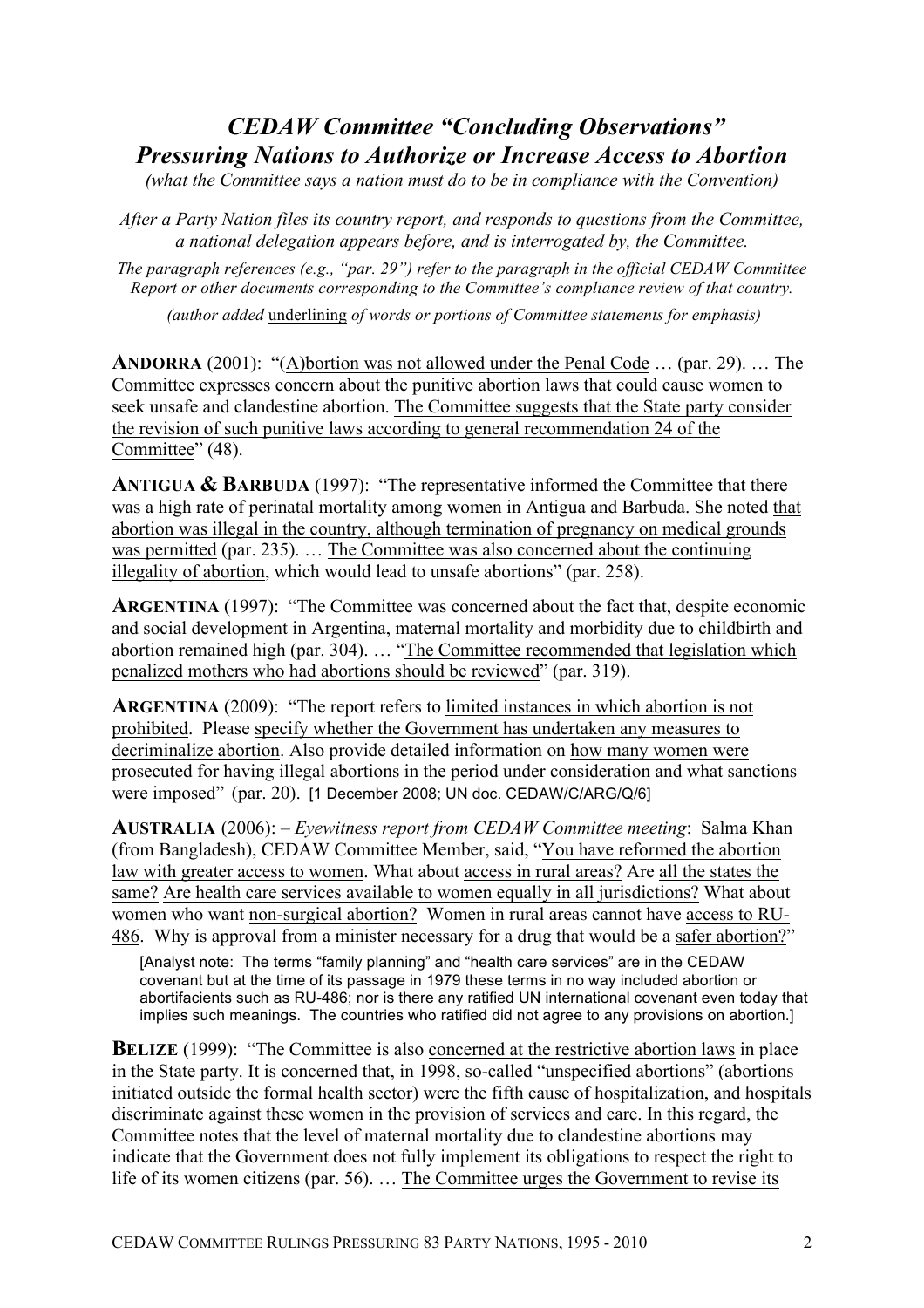abortion laws, in particular since … existing legislation penalizing abortion is not strictly enforced" (par. 57).

**BELIZE** (2007): According to the head of the Belize Mission to the United Nations, the CEDAW Committee asked "tough questions" of the Belize delegation as to why abortion was not legal and available. (personal meeting with Charge d'affairs).

*Silvia Pimentel (Brazil), member of the CEDAW Committee,* noted from the Belize report to CEDAW that, "Abortion continues to be a crime... In its previous (concluding comments) the Committee urged the government to revise its abortion laws." She asked whether the delegation could, "Provide information on whether this issue is being discussed in the executive (branch)." And, if it is being discussed, "What is the timeline for its approval?" [*Eyewitness*, CEDAW 39<sup>th</sup> Session, 2007]

*CEDAW Concluding Comments to Belize:* **"**The Committee expresses its concern about the inadequate recognition and protection of the reproductive health and rights of women in Belize. The Committee is concerned about the high maternal mortality rates. It is further concerned about the number of deaths resulting from induced abortions. The Committee further reiterates its concern about the high rate of teenage pregnancies, which present a significant obstacle to girls' educational opportunities and economic empowerment" (par. 27).

"The Committee urges the State party to take concrete measures to enhance women's access to … sexual and reproductive health services, in accordance with article 12 of the Convention and the Committee's general recommendation 24, on women and health, and to ensure a reduction in the maternal mortality rate. The Committee recommends that the State party consider reviewing the laws relating to abortion with a view to removing punitive provisions imposed on women who have abortions and providing them with access to quality services for the management of complications arising from unsafe abortions, in accordance with the Committee's general recommendation 24 and the Beijing Declaration and Platform for Action, and to reducing the number of deaths resulting from induced abortions. It also recommends that the State party enhance sex education and availability of contraceptives so as to prevent women from having to resort to unsafe abortions" (par. 28).

**BOLIVIA** (2008): *Advance question by Committee*: "Please provide information on the legal measures envisaged to prevent illegal and unsafe abortions, and especially on regulations covering terminations of pregnancies when permitted by law."

*Bolivia written response*: "Abortion is classified as a crime in Bolivia. However, it is permissible under certain circumstances, namely, if the pregnancy is the result of rape, abduction not followed by marriage, intercourse with a minor, incest or when the woman's life is at risk. However, the laws on such exceptions lack implementing regulations that would allow for the exercise of this right. Measures are currently being elaborated to disseminate a draft law that would regulate permissible abortion" (par. 27). [CEDAW/C/BOL/Q/4/Add.1]

*Committee interaction with Bolivia delegation: Silvia Pimentel (Brazil), Committee member,* emphasized the urgent need for Bolivia to have a new draft law on sexual and reproductive rights as soon as possible. She asked about strategy because, "There are religious fundamentalist sectors in every country which interfere in matters related to sexual and reproductive rights." *Pimentel* also asked about, "The Justice Minister's strategy to reduce adolescent pregnancy and the death rate from unsafe abortion." [*Eyewitness*, 40<sup>th</sup> Session, 2008]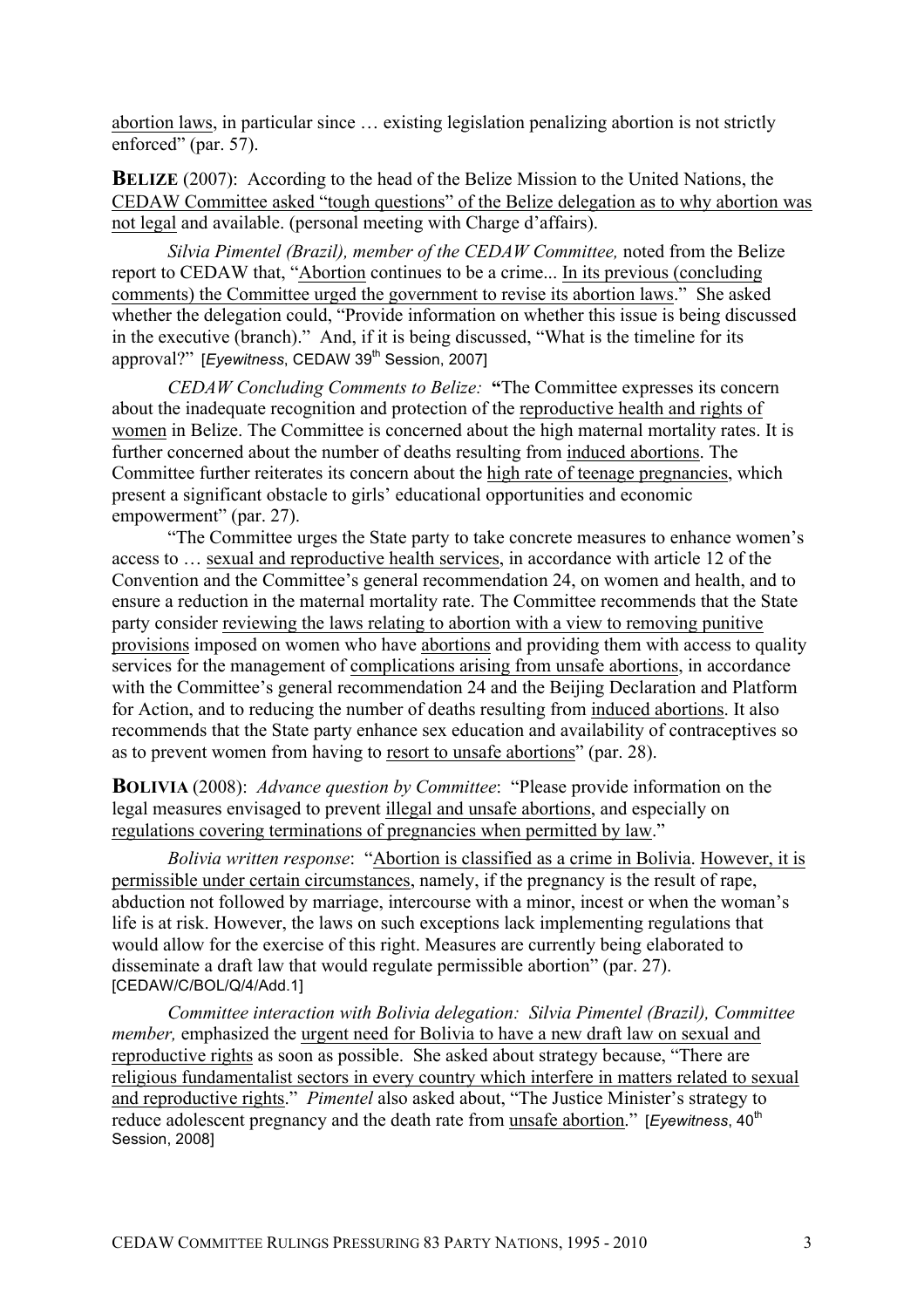*Concluding Observations:* "The Committee is also concerned about the difficulties in obtaining a legal abortion—both therapeutic and ethical—owing, inter alia, to the lack of implementing regulations for the laws in force and the tendency, as a result, for many women to seek illegal and unsafe abortions" (par. 43).

"The Committee urges the State party to adopt regulations to implement existing laws on Bolivian women's right to therapeutic abortion. The Committee also urges … access to high-quality services for the treatment of complications resulting from unsafe abortions with a view to reducing maternal mortality rates" (par. 44). [CEDAW/C/BOL/CO/4]

**BOTSWANA** (2010): *CEDAW Committee list of questions to Botswana before review:* "The report does not provide information on maternal mortality and morbidity and their causes, such as unsafe abortions. Please provide information on maternal mortality as well as on the laws in place in regard to abortion, on the extent to which women may be resorting to clandestine abortions and how many such women die as a result, and on contraceptive prevalence rate and its availability. Please provide this information, as well as information on the availability and accessibility of comprehensive sex education and family planning services in Botswana" (par. 24). [CEDAW/C/BOT/Q/3]

*Botswana responses to the list of issues and questions:* "The causes of maternal mortality and morbidity include, among others, haemorrhage, eclampsia and abortion. Unsafe abortion also contributes to maternal mortality. In 2007, 14% of maternal deaths resulted from unsafe abortion.

"According to the Penal Code Article 160": [quoted the entire portion prohibiting abortion except in certain circumstances] "within the first 16 weeks of pregnancy":

- a) "the pregnancy is the result of rape, defilement or incest;
- b) "the pregnancy would involve risk to the life of the pregnant woman or injury to her physical or mental health; or
- c) "if the child were born, it would suffer from or later develop such serious physical or mental abnormality or disease as to be seriously handicapped."

Also, (i) the "termination of pregnancy or abortion (must be) carried out by a registered medical practitioner in a Government hospital or a registered private hospital, or a clinic approved for the purpose by the Director of Health Services; and (ii) Two medical practitioners have given their opinion" supporting the abortion. [CEDAW/C/BOT/Q/3/Add.1]

*CEDAW Committee concluding recommendations to Botswana:* "While noting with appreciation the availability in the State party of comprehensive health coverage, the Committee is nonetheless concerned that the maternal mortality rate remains high with a projection from the World Health Organization estimating it between 200 and 300 per 100,000. The Committee is also concerned that no strategies for the reduction of maternal mortality have been developed. The Committee is also concerned at the lack of statistical information provided by the State party about the access for vulnerable groups of women, in particular in rural areas, to reproductive health-care services, about the extent and consequences of illegal and unsafe abortions and about the rate of teenage pregnancy (par. 35).

"The Committee calls on the State party to put in place a system of data collection so as to strengthen the knowledge base for effective policy development and implementation on all aspects of women's health, including monitoring of impact. It encourages the State party to conduct a thorough study aimed at identifying the reasons for the persistence of a high maternal mortality rate in Botswana. The Committee requests the State party to conduct a study to determine the main causes of maternal mortality, including the impact of clandestine and unsafe abortions on maternal mortality, and provide detailed information on measures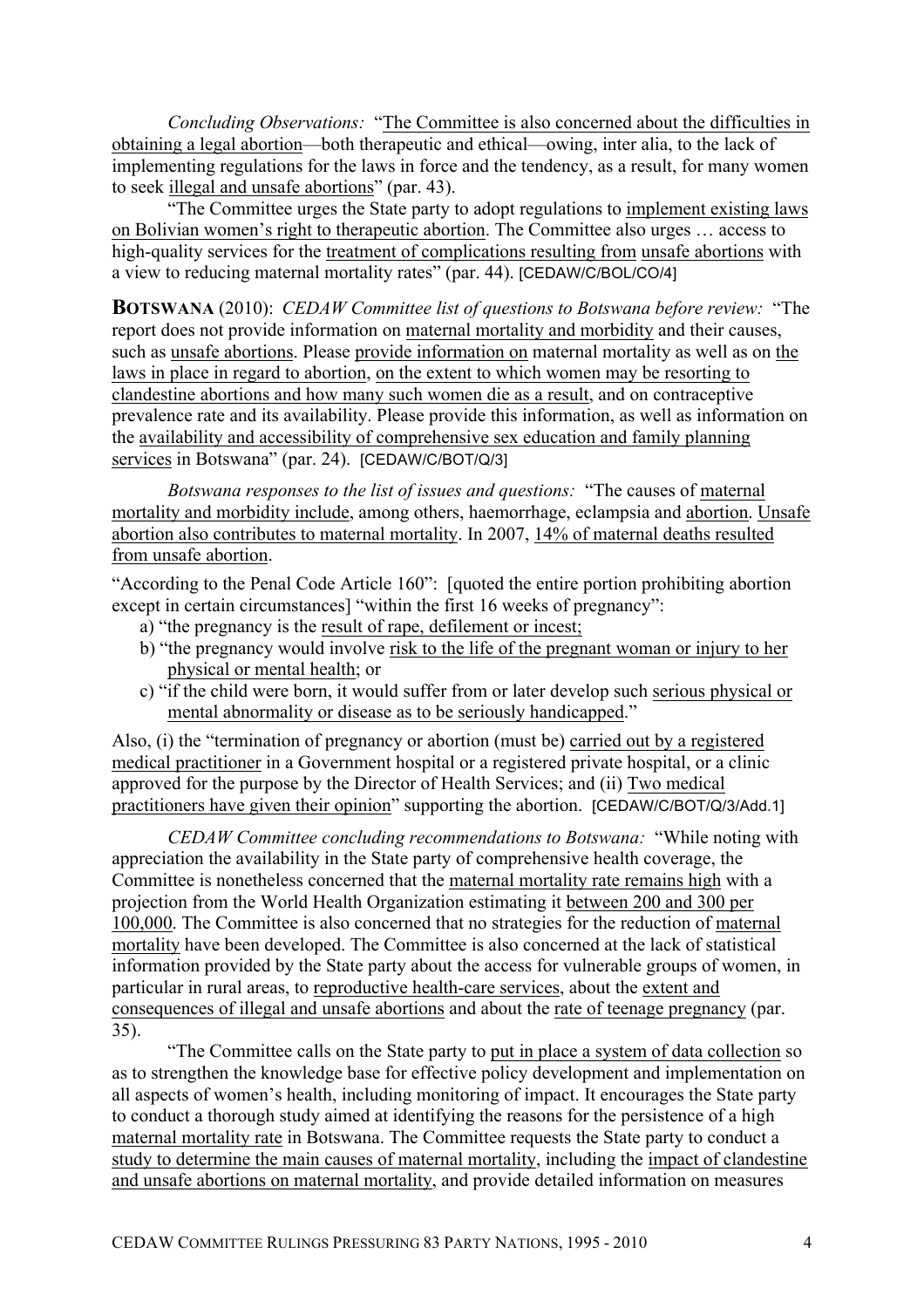taken to reduce it and the impact of such measures in its next periodic report to the Committee. The Committee further urges the State party to improve the provision of information on reproductive health and contraception to women and girls and to promote widely sex education targeted at girls and boys, with special attention to the prevention of sexually transmitted diseases and teenage pregnancy. It also calls upon the State party to carry out measures in order to effectively implement the provisions that regulate legal abortion" (par. 36). [CEDAW/C/BOT/CO/3]

**BRAZIL** (2007): *Magalys Arocha Domínguez*, *CEDAW Committee member from Cuba*, noted that abortion is the fourth leading cause of maternal death in Brazil, according to the report. She noted that the number of abortion-related deaths rose between 2002 and 2004, and inquired into the statistics for 2005 and 2006. *Arocha* also noted that the government had committed its hospitals to provide abortions when the law so permits, and wondered how the law would be applied where the medical personnel had personal positions preventing them from performing abortions. [*Eyewitness*, CEDAW 39<sup>th</sup> Session, 2007]

*CEDAW Concluding Comments to Brazil:* "While noting the steps taken by the State party to enhance women's health, including sexual and reproductive health, such as the National Policy for Sexual and Reproductive Rights (May 2006), the National Pact for the Reduction of Maternal Mortality and the Integrated Plan for Fighting the Feminization of HIV/AIDS and other Sexually Transmitted Diseases, the Committee is concerned that the rate of maternal mortality remains high … It is also concerned about the magnitude of teenage pregnancy. The Committee is further concerned at the high number of unsafe abortions, the punitive provisions imposed on women who undergo abortions and the difficulties in accessing care for the management of complications arising as a result" (par. 29).

"The Committee encourages the State party to continue its efforts to enhance women's access to … sexual and reproductive health services, in accordance with article 12 of the Convention and the Committee's general recommendation 24 on women and health. It requests the State party to strengthen measures aimed at the prevention of unwanted pregnancies, including by increasing knowledge and awareness about, as well as access to, a range of contraceptives and family planning services. The Committee further requests the State party to monitor closely the implementation of the National Pact for the Reduction of Maternal Mortality at state and municipal levels, including by establishing maternal mortality committees where they still do not exist. … The Committee further recommends to the State party to expedite the review of its legislation criminalizing abortion with a view to removing punitive provisions imposed on women who undergo abortion, in line with general recommendation 24 and the Beijing Declaration and Platform for Action. The Committee also urges the State party to provide women with access to quality services for the management of complications arising from unsafe abortions" (par. 30).

**BURKINA FASO** (2000): "The Committee recommends ... that the State party should review its legislation on abortion and provide for coverage by social security" (par. 276).

**BURUNDI** (2008): *Zou Xiaoqiao, CEDAW Committee member from China,* stated that illegal abortion was leading to women's deaths. She asked for information about the reasons for abortion, and whether the government has provided women with services for reproductive health. [*Eyewitness*, CEDAW 40<sup>th</sup> Session, 2008; also, Summary, CEDAW/C/SR.814, par. 35]

**CAMEROON** (2009):*Committee questioned about:* "Legislation on abortion and increased access by women to contraception; sex education in school curricula and awareness-raising campaigns to prevent teenage pregnancy" (par. 17).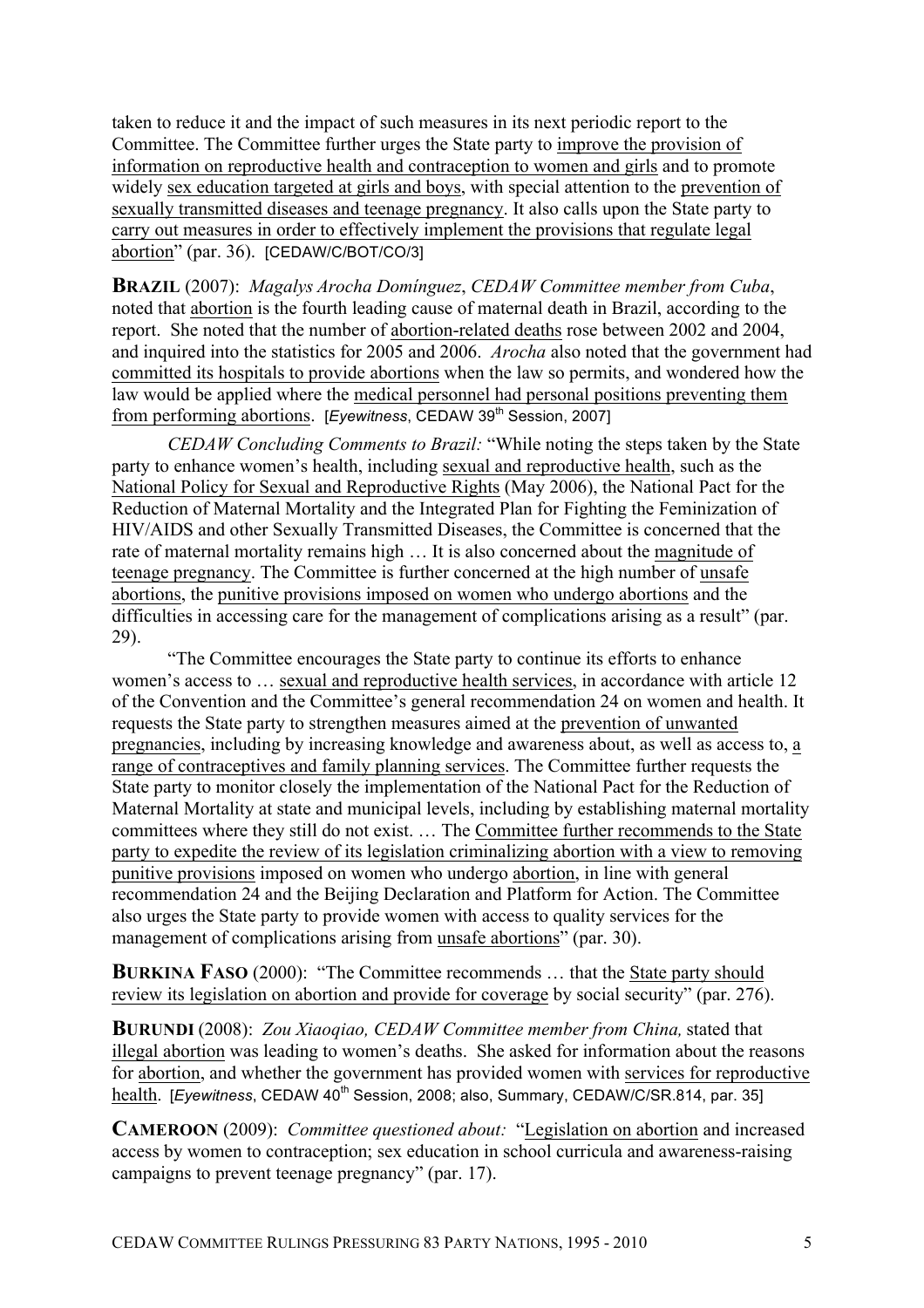*Cameroon written response:* "There has been no change in the national legislation on abortion; the information contained in Cameroon's initial report remains valid. Abortion continues to be a subject of discussion among all social strata in Cameroon. It should be noted that, in our society, motherhood is extremely sacred. The desire to have children is linked to the desire for renewal and continuity of one's race, family line, or sociological group. Children thus serve as a sort of bridge between generations past and present, while representing future prospects for communities. Traditional African philosophy recognizes the permanent bond that links societies and families to their ancestors, as illustrated by the tremendous pride which all Africans in our country take in their genealogical roots. According to these age-old and shared socio-cultural convictions, our ancestors remain by our side, even though we cannot physically see them, and their life and work are perpetuated through their children, who indeed inherit their names, defend them and boast about them so that their names can go down in their communities' history. Therefore, any abortion performed for non-medical or non-therapeutic reasons, i.e. other than to save the life of the mother or child, impedes the expression of this vital social dynamic. One aspect which tends to be overlooked is worth noting: the tremendous joy that the possibility of having a child brings to women, as well as to men and families. Think for a moment of the anguish felt by the many couples who do not have children; think of the thousands of women and men who, in spite of their comfortable material existence, desperately want a child, even if it means adopting just one child. Think of the prospect of growing old alone, and even of being alone on one's deathbed.

"Those who undergo abortions expose themselves to a number of risks, including death. Everyone knows of at least one woman or girl who died following a voluntary termination of pregnancy and related complications, including intestinal aspiration, hemorrhaging, infections, and retention of foetal membranes. There are also after-effects such as sterility, ectopic pregnancy, miscarriage, perforation or ablation of the uterus, permanent sterility … and distress.

Abortion is made out to be a matter of conscience or conviction, without mentioning that it is murder. It is portrayed as a freedom without mentioning that the mother exercises this freedom to the detriment of the child's. Abortion is elevated to the rank of a right and dignity.

"Modifications in individual and collective human behaviour — influenced by modernity, economic constraints, and social changes arising from the introduction of new ideologies and scientific and technical progress — must not lead to an erosion in basic values, to cultural and ethical nihilism, or to a decline of the principles which were the basis for the harmonious existence of the earliest societies for which we are nostalgic today. Does not legalizing abortion mean depriving children of their right to life and giving mothers the right to dispose of that right as they see fit?

"We agree that women face real problems. In that regard, it should be noted that our country's Parliament is concerned and is supporting the Government's actions to identify suitable solutions. However, all these issues definitely extend beyond the limited scope of private and even family life. Indeed, issues relating to birth, population and the family have major moral, social and political aspects.

"The current repositioning of family planning is designed to strengthen it so as to enhance the availability and accessibility of modern methods of contraception.

"Abortion should not be confused with contraception. Girls are one of the main target groups of family planning. Considerable efforts are being made to educate young people and adolescents and raise their awareness of sexuality and family life. …

"Pregnant girls have the right to stay in school. … They return to school immediately after their maternity leave. This is particularly easy in a country in which a sense of African solidarity and the sense of shared family responsibility are very much alive. Girls who wish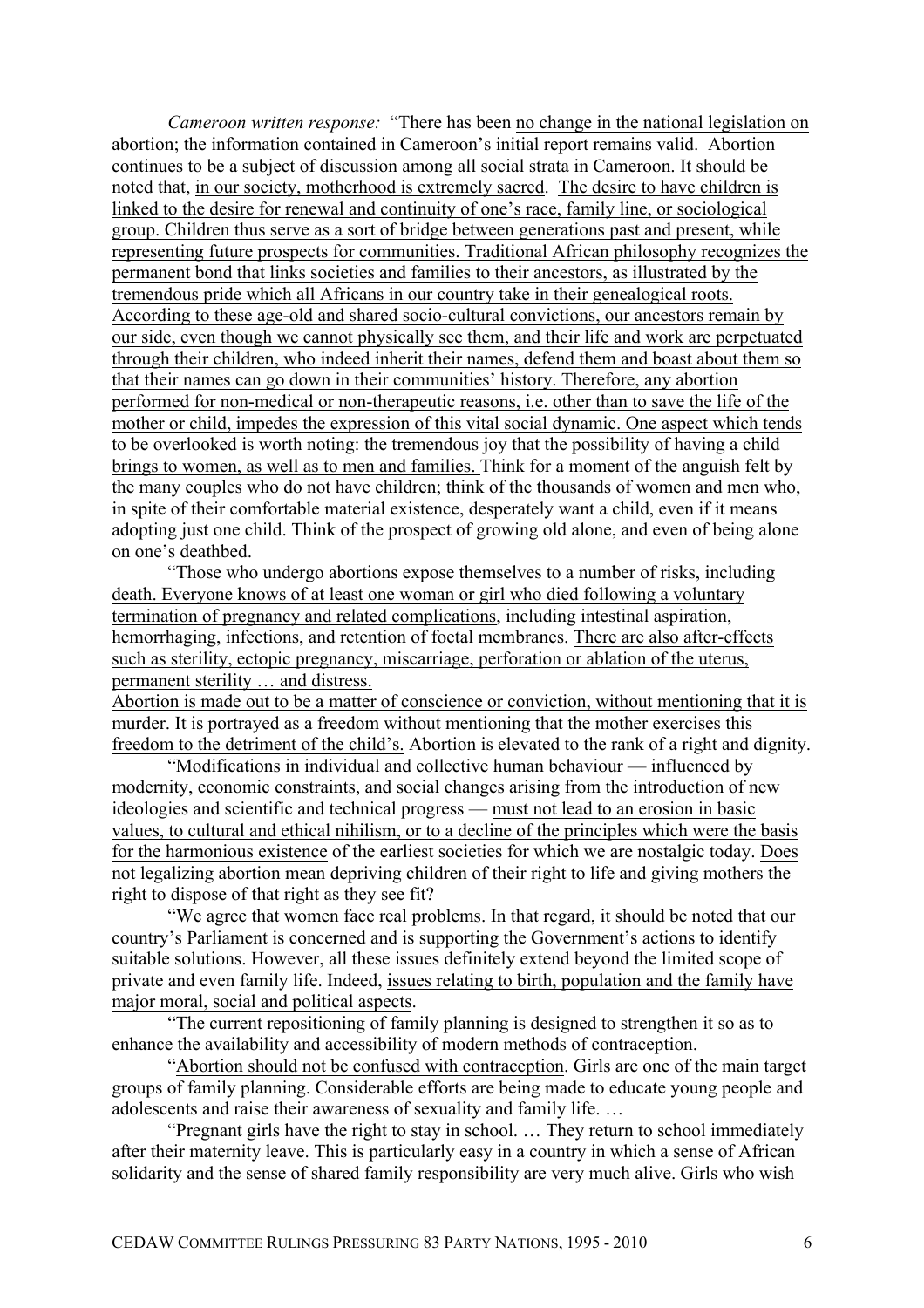to continue their schooling can do so with complete peace of mind, entrusting their infants to their mothers or grandmothers, in short to their family." [CEDAW/C/CMR/Q/3/Add.1]

*Concluding observations:* "The Committee remains concerned at the high incidence of maternal mortality, the leading cause of which is the practice of unsafe abortion. The Committee … further notes that women are not able to opt for abortion in the case of rape, even if abortion in this context does not constitute a criminal offence according to the Penal Code. It also regrets that no statistical information has been provided on the number of abortions … due to the State party's culture of silence. (par. 40).

"The Committee calls upon the State party to … give consideration to the reform or modification of its legal status. It also calls upon the State party to carry out measures in order to effectively implement the provisions that regulate legal abortion. … The Committee requests that the State party provide detailed information on the number of abortions, both clandestine and legal ...." (par. 41).[CEDAW/C/CMR/CO/3]

**CAPE VERDE** (2006): *Mary Shanthi Dairiam, CEDAW Committee member from Malaysia*: "Welcoming the liberalization of the abortion rules, she asked whether women knew that they could obtain an abortion under certain conditions" (par. 26). [Summary Record, 754th mtg., 18 Aug. 2006; doc. CEDAW/C/SR.754]

*Concluding Comments*: "The Committee calls upon the State party to further improve the availability of sexual and reproductive health services, particularly in rural areas, including family planning information and services … access to a wide range of contraceptive methods, so that women and men can make informed choices about the number and spacing of children, and women do not have to resort to unsafe abortions …" (par. 30). [UN doc. CEDAW/C/CPV/CO/6]

**CHILE** (1995): "Members were seriously concerned by the fact that though abortion was illegal, it was nevertheless practiced widely. They inquired whether the Ministry of Health was proposing concepts of family planning, how illegal abortions were recorded and how rural women could afford it. In response, the representative replied that Chile had signed the final document of the International Conference on Population and Development at Cairo without any reservation. Although family planning policy had been neglected for many years, the Ministry of Health was handling a programme for paternal responsibility, informing men and women of the various means of contraception. She recalled that the Government considered the practice of abortion a serious public health problem, that it could not be seen as a means of contraception and that its prevention was one of the purposes of the family planning policies. The family planning policies sought to improve the health conditions of mothers and children while affirming the rights of every family to have the number of children it desired (par. 139). … The Committee recommends a revision of the extremely restrictive legislation on abortion, taking into account the relationship between clandestine abortion and maternal mortality" (par. 158).

**CHILE** (1999): "The Committee is concerned at the inadequate recognition and protection of the reproductive rights of women in Chile … especially … the laws prohibiting and punishing any form of abortion. … The Committee recommends that the Government … provide safe abortion and … permit termination of pregnancy for therapeutic reasons …" (pars. 228, 229).

**CHILE** (2006): "The Committee … remains concerned that abortion under all circumstances is a punishable offence under Chilean law, which may lead women to seek unsafe, illegal abortions, with consequent risks to their life and health …(par. 19).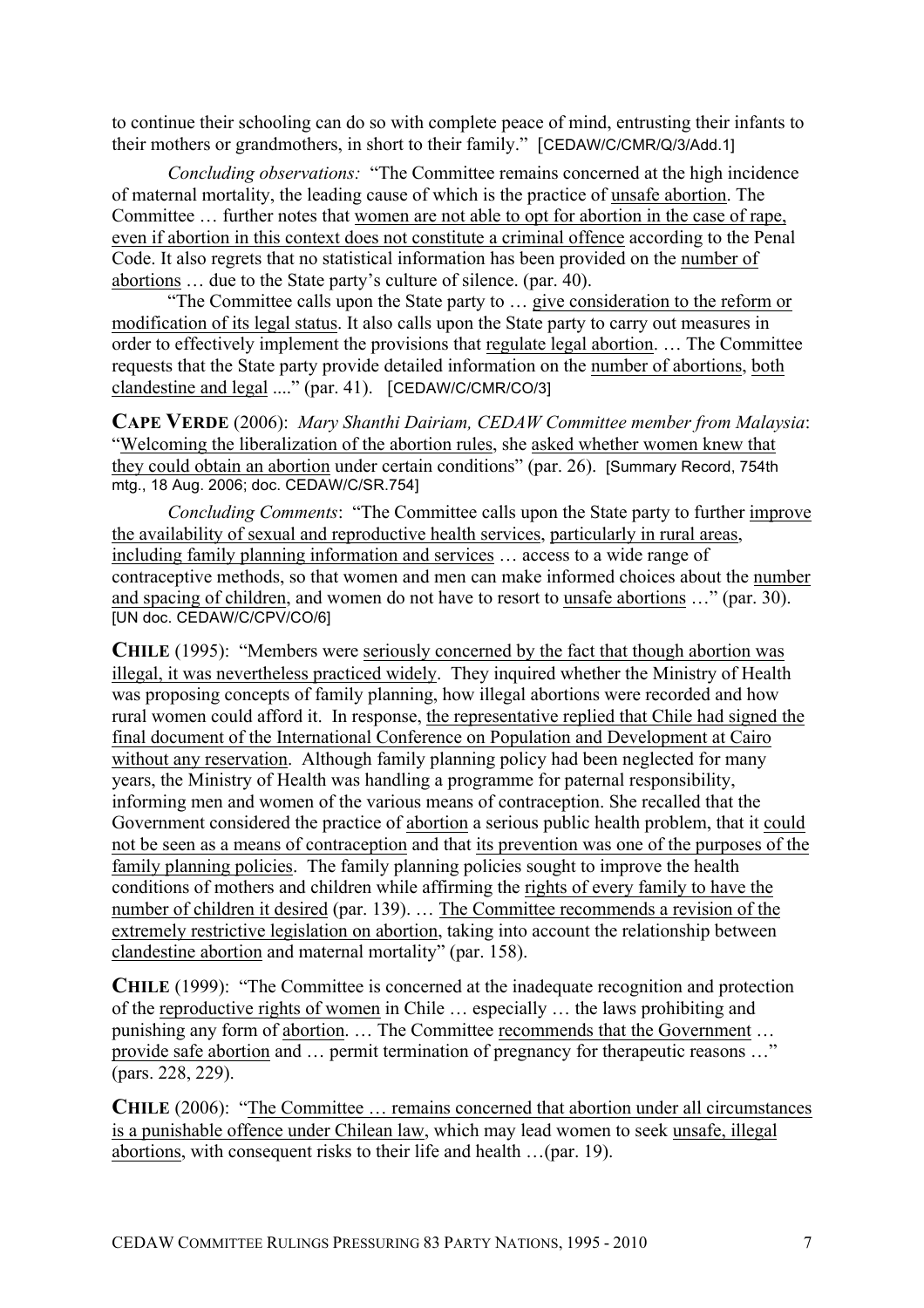"The Committee calls on the State party to take concrete measures to enhance women's access to health care, in particular to sexual and reproductive health services, in accordance with article 12 of the Convention and the Committee's general recommendation 24, on women and health. It requests the State party to strengthen measures aimed at the prevention of unwanted pregnancies, including by making a comprehensive range of contraceptives and family planning methods more widely available and affordable and without any restriction .... The Committee also calls on the State party to reduce maternal mortality rates through safe motherhood services and prenatal assistance and take measures to ensure that women do not seek unsafe medical procedures, such as illegal abortion, because of lack of appropriate services in regard to fertility control. The Committee recommends that the State party consider reviewing the laws relating to abortion with a view to removing punitive provisions imposed on women who undergo abortion and provide them with access to quality services for the management of complications arising from unsafe abortion and to reduce maternal mortality rates, in accordance with general recommendation 24, on women and health, and the Beijing Declaration and Platform for Action" (par. 20). [16 August 2006; UN doc. CEDAW/C/CHI/CO/4]

**COLOMBIA** (1999): "The Committee notes with great concern that abortion, which is the second cause of maternal deaths in Colombia, is punishable as an illegal act. … The Committee believes that legal provisions on abortion constitute a violation of the rights of women to health and life and of article 12 of the Convention" (par. 393).

**COLOMBIA** (2007): "The Committee is ... concerned that, in practice, women may not have access to legal abortion services, or to guaranteed care for the management of complications arising from illegal and unsafe abortion (par. 22).

"The Committee encourages the State party to continue its efforts to enhance women's access to health care, in particular to sexual and reproductive health services, in accordance with article 12 of the Convention and the Committee's general recommendation 24 on women and health. It requests the State party to strengthen measures aimed at the prevention of unwanted pregnancies, including by increasing knowledge and awareness about, as well as access to, a range of contraceptives, family planning services for women and girls, and to take measures to ensure that women do not seek unsafe medical procedures, such as illegal abortion ... The Committee recommends that the State party give priority attention to the situation of adolescents and rural, indigenous and afro-descendent women ... It urges the State party to ensure that women seeking legal abortions have access to them, including by clarifying the responsibilities of public health service providers. The Committee recommends that the State party take steps to ensure that the regulatory framework and guidelines in place governing access to quality services for the provision of legal abortion services, and for the management of complications arising from illegal and unsafe abortions are applied in practice and that medical and health-care professionals receive adequate training and sensitization on their obligations, so as to reduce women's maternal mortality rates" (par. 23). [UN doc.: CEDAW/C/COL/CO/6]

[Analyst comment: In 2006, **Colombia's Constitutional Court legalized abortion in part because of the CEDAW "recommendation"** from 1999. The Court approved abortion for several reasons: fetal malformation, forced pregnancy, and if the life of the mother is in danger. The written opinion of Colombia's Attorney General was perhaps the most influential document in the decision. He informed the Court that their country was bound by "the recommendations made by the international authorities in charge of overseeing compliance" with the "Convention on the Elimination of All Forms of Discrimination Against Women (CEDAW)." {As quoted in C-FAMs *Friday Fax* (February 8, 2007; Vol. 10, No. 8), after they received a copy of the Court opinion.}]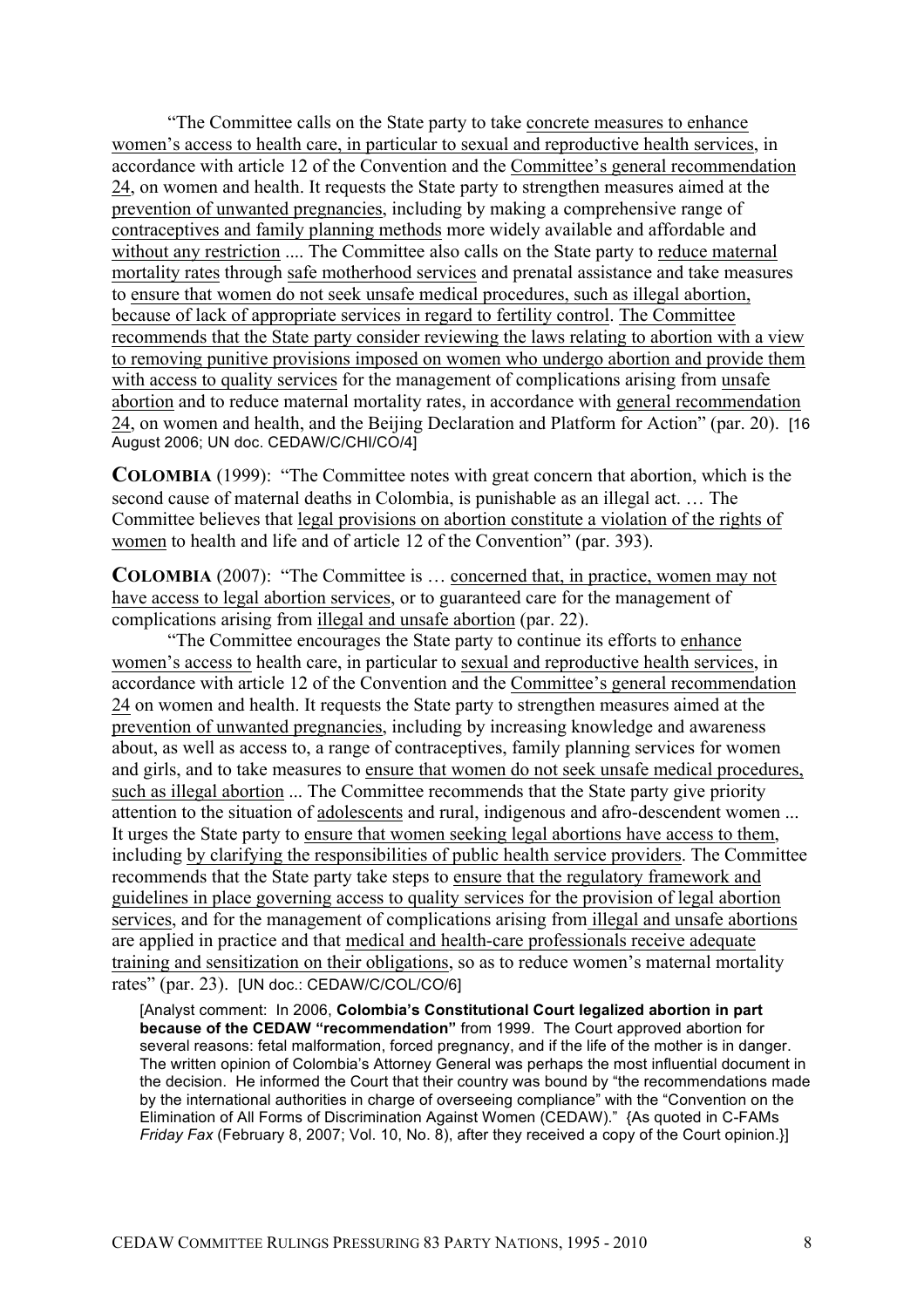**CROATIA** (1998): "In the area of health, the Committee is particularly concerned … about information regarding the refusal, by some hospitals, to provide abortions on the basis of conscientious objection of doctors. The Committee considers this to be an infringement of women's reproductive rights (par. 109). … The Committee strongly recommends that the Government take steps to secure the enjoyment by women of their reproductive rights by, *inter alia*, guaranteeing them access to abortion services in public hospitals" (par. 117).

**CYPRUS** (1996): "The Committee expressed its concern that the Government treats the low fertility rate ... as a reason for retaining the existing criminal law restrictions on abortion" (55).

**DOMINICA** (2009): *Committee:* "Considering the consequences which illegal abortion has on women's health, please provide detailed information on any measures the Government is undertaking to address this situation, from a health, educational and social perspective, as well as the possibility not to prosecute women who undergo an abortion, in line with its general recommendation No. 24. Kindly provide statistical information on how many women may be resorting to clandestine abortions and how many such women die as a result" (par. 23). [CEDAW/C/DMA/Q/7]

**DOMINICAN REPUBLIC** (1998): "The Committee expresses deep concern with respect to the high rate of maternal mortality which is caused, as is noted in the report, by toxaemia, haemorrhages during childbirth and clandestine abortions; the Committee also notes that toxaemia may be caused by induced abortions. The high rate of maternal mortality, in conjunction with the fact that abortions in the Dominican Republic are absolutely and under all circumstances illegal, cause very great concern to the Committee and draws attention to the implications of the situation for women's enjoyment of the right to life (par. 337). … The Committee … invites the Government to review legislation in the area of women's reproductive and sexual health, in particular with regard to abortion, in order to give full compliance to articles 10 and 12 of the Convention" (par. 349).

**DOMINICAN REPUBLIC** (2004): "(T)he Committee ... notes with concern that passage of the Penal Code bill as it now stands would constitute a reversal of some of the advances made in the area of women's human rights by … penalizing abortion in cases of rape and bringing criminal charges or suspending sentence in cases of rape if the perpetrator marries the minor victim (par. 284). … (T)he Committee recommends that the State health services should provide an abortion when the pregnancy is a result of rape or when the mother's health is in danger" (par. 309).

**ECUADOR** (2003): "The Committee urges the State party to implement the National Education Plan for Love and Sexuality and to strengthen its health-care programmes, including sexual and reproductive health, and … to implement a national programme that provides women and men with adequate and reliable information on available contraceptive methods and methods that can enable them to exercise their right to make a free and informed decision concerning the number and spacing of their children and to strengthen methods for preventing sexually transmitted diseases and HIV/AIDS, including the availability of condoms" (par. 318).

[Analyst comment: The Committee presupposes that two of the "methods" governments should provide to enable parents to control "the number and spacing of their children" are abortifacients and abortions so parents may terminate the lives of any preborn children that don't fit into their plan.]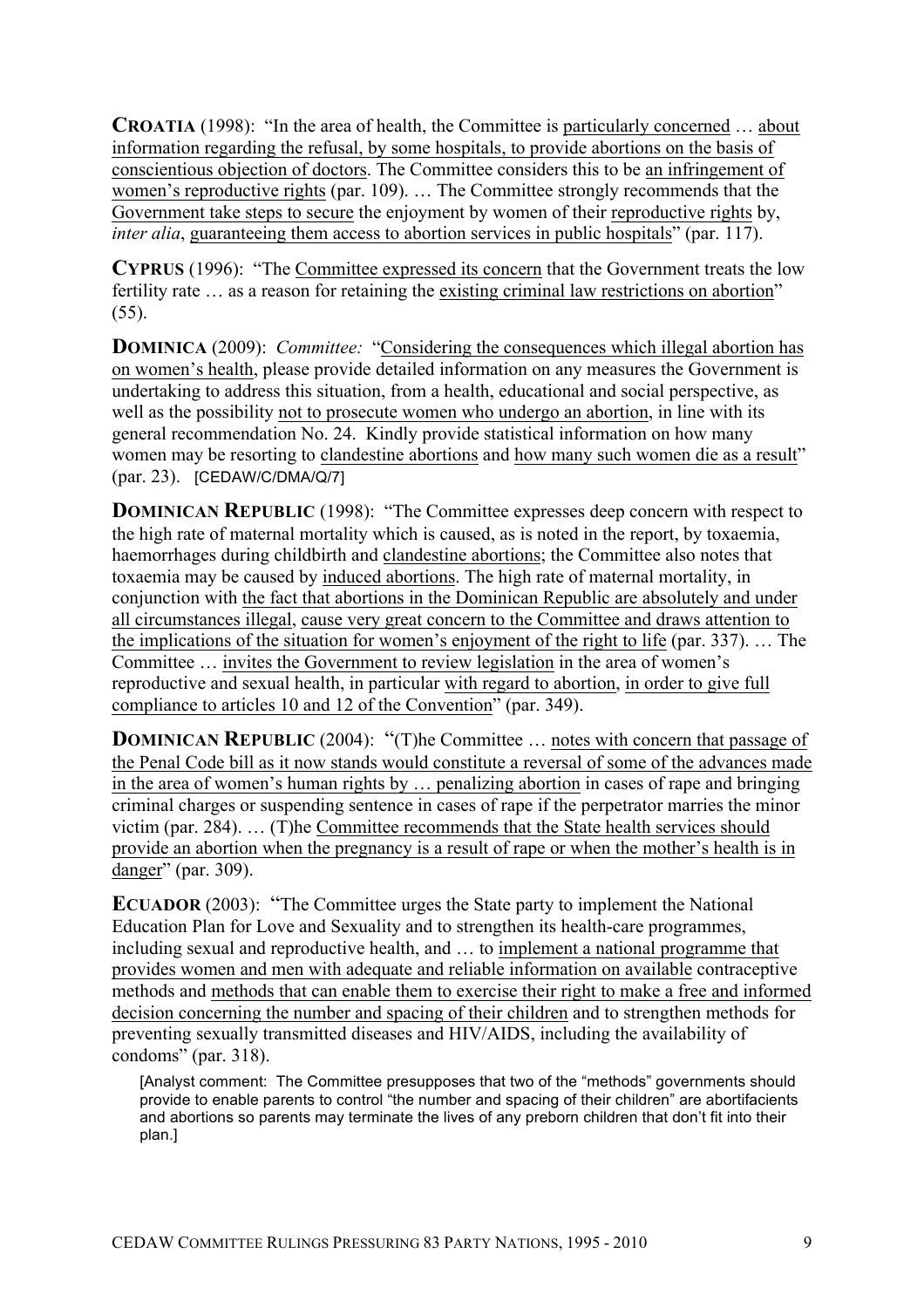**ECUADOR** (2008): "The Committee notes with concern that the second leading cause of maternal mortality is abortion and is concerned that the magnitude of unsafe abortion in the country and its effects on maternal mortality are under-recorded and unknown." (par. 38).

"The Committee further recommends that the Ministry of Public Health undertake a thorough investigation or study on the issue of unsafe abortions and their impact on women's health in particular maternal mortality, to serve as a basis for legislative and policy action to address this issue." (par. 39). [CEDAW/C/ECU/CO/7]

**EGYPT** (2010): "While commending the efforts made by the State party to improve the healthcare infrastructure and the decrease in maternal mortality rates (from 84 per 100,000 live births in 2000 to 55 per 100,000 live births in 2008), the Committee is concerned at the absence of any statistics or data on maternal morbidity. The Committee is also concerned at the limited access to reproductive and sexual health services, especially in rural areas, and that emergency contraception is generally not provided (par. 39).

"The Committee calls upon the State party to take all necessary measures to improve women's access to health care and health-related services, within the framework of the Committee's general recommendation No. 24. It urges the State party to conduct comprehensive national surveys on maternal mortality and morbidity … The Committee requests the strengthening and expansion of efforts to increase knowledge of and access to affordable contraceptive methods throughout the country and to ensure that women in rural areas do not face barriers in accessing family-planning information and services. It also recommends that sex education be widely promoted and targeted at adolescent girls and boys, with special attention to the prevention of early pregnancy and the control of sexually transmitted infections, including HIV/AIDS. The Committee recommends that the Ministry of Health promote and raise awareness regarding emergency contraceptives among women of all ages, highlighting their benefits in protection against unwanted pregnancies in cases of rape." [CEDAW/C/EGY/CO/7]

**EL SALVADOR** (2008): "The Committee is alarmed at ... the high number of illegal abortions, including among very young women, which have a negative impact on women's physical and mental health." (par. 35).

"The Committee draws attention to its general recommendation 24 and recommends that comprehensive research be undertaken into the specific health needs of women, including reproductive health. It also recommends the financial and organizational strengthening of family planning programmes addressed to women and men and the provision of wide access to contraceptives for all women and men, including teenagers and young adults. The Committee urges the State party to reinforce programmes on sex education for both girls and boys in order to foster responsible sexual behaviour. … It also requests the State party to include information in its next report on death and/or illness as a result of or related to illegal abortion. The Committee urges the State party to facilitate a national dialogue on women's right to reproductive health, including on the consequences of restrictive abortion laws." (par. 36). [CEDAW/C/SLV/CO/7]

**ERITREA** (2006): "The Committee recommends that the State party take measures to improve women's access to health care, especially emergency obstetric care and healthrelated services and information, in accordance with article 12 of the Convention and the Committee's general recommendation 24 on women and health. It calls on the State party to improve the availability of sexual and reproductive health services, including family planning, also with the aim of preventing early pregnancies and clandestine abortions. It encourages the State party to enhance such services especially for rural women (par. 23). [UN doc. CEDAW/C/ERI/CO/3]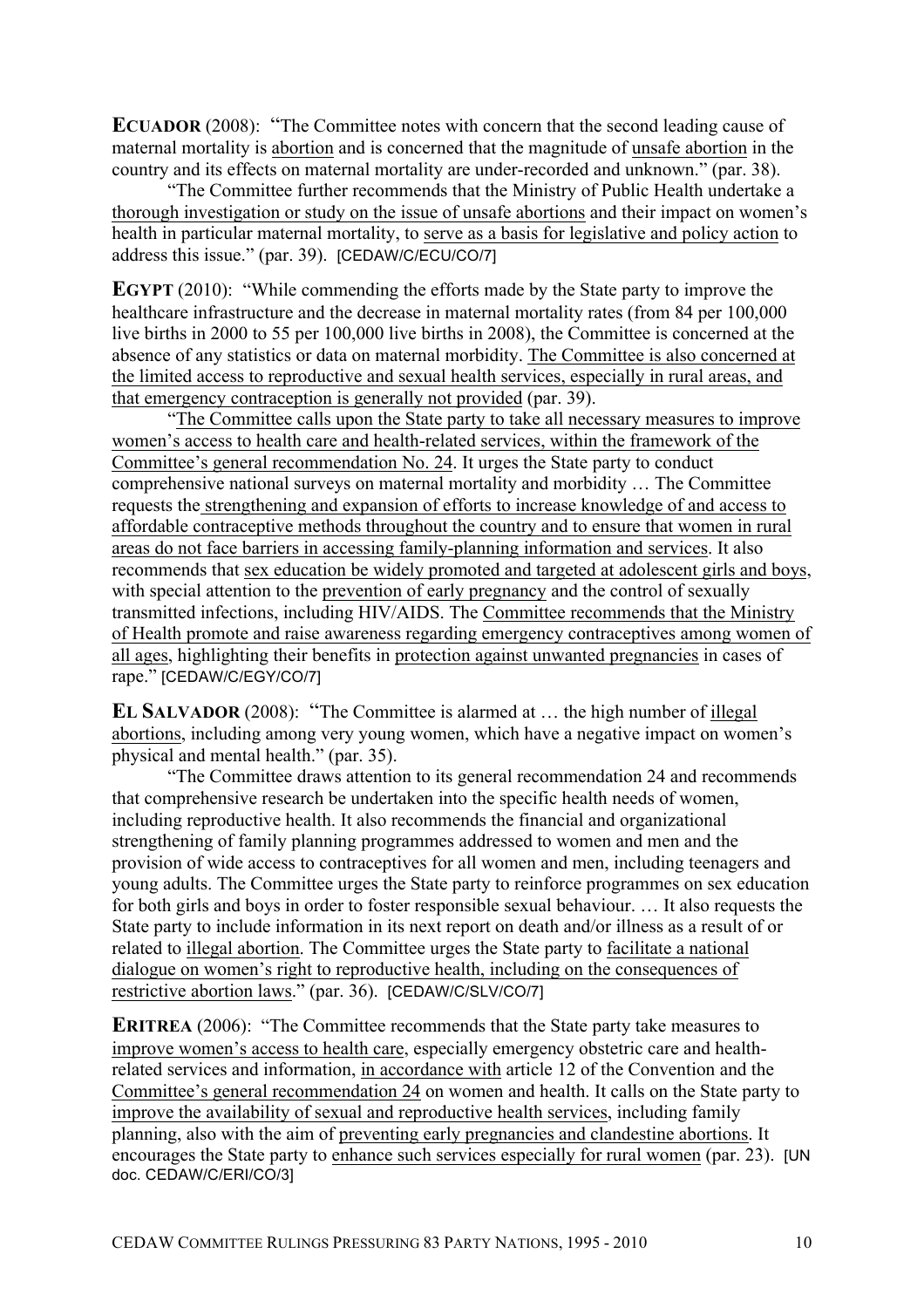**ETHIOPIA** (2004): *Dubravka Šimonovic (CEDAW Committee Rapporteur, from Croatia*) said, "The high rate of maternal mortality was affected by the high number of unsafe abortions; she asked whether the Government had any plans to address that issue, including review of the Penal Code to legalize abortion, as was recommended in the Beijing Platform for Action" (par. 2).

[Summary record, 646th meeting; 27 Jan 2004; CEDAW/C/SR.646]

*Concluding Comments:* "The Committee is concerned about … the high rate of clandestine abortion and its causes, which include poverty, a lack of access to information on women's reproductive health and rights and low prevalence of contraceptive use (par. 257). The Committee recommends the adoption of measures to guarantee effective access for women, including young women, to health-care information and services, in particular regarding reproductive health, with the aim of reducing clandestine abortions" (par. 258). [General Assembly, Official Records, 59th Session, Supplement No. 38 (A/59/38)]

[Analyst comment: **Abortion was legalized in Ethiopia during the spring of 2005 as a direct result of this "recommendation" by the CEDAW Committee**, in effect pressuring the nation "to legalize abortion" when the Penal Code was reviewed—as occurred without public debate.]

**FRANCE** (2008): *Magalys Arocha Domínguez*, *CEDAW Committee member from Cuba*, expressed concern that the "relatively easy access to abortion, which is a right that women have, might lead to excessive use of it, as if it were a contraceptive." She wondered what kind of education France was giving to young couples, "so that they can choose an appropriate form of contraceptive." She asked whether women had access to the most modern form of contraceptives, which, although expensive, caused the least physical harm. [*Eyewitness*, CEDAW 40<sup>th</sup> Session, 2008]

**GHANA** (2006): "The Committee urges ... the State party to raise community awareness with regard to negative cultural beliefs and the importance of giving women a choice in relation to access to health-care services, number of children, and use of contraception, as well as ensure that health workers adopt a client-friendly attitude. It calls upon the State party to improve the availability of sexual and reproductive health services, including family planning information and services, as well as antenatal, postnatal and obstetric services to reduce maternal mortality and to set targets and benchmarks to achieve the Millennium Development Goal to reduce maternal mortality. It also recommends the adoption of measures to increase knowledge of and access to affordable contraceptive methods, so that women and men can make informed choices about the number and spacing of children, as well as access to safe abortion in accordance with domestic legislation" (par. 32). [9 August] 2006; UN doc. CEDAW/C/GHA/CO/5]

**GUATEMALA** (2009):"The Committee is also concerned at the lack of information provided by the State party about the extent and consequences of illegal and unsafe abortions." (par. 35).

"The Committee recommends … the State party adopt and implement effective measures, including through the revision of legislation criminalizing abortion, to prevent unsafe abortions and its impact on women's health and on maternal mortality." (par. 36). [CEDAW/C/GUA/CO/7]

**HAITI** (2009):*Committee questions:*"The report refers to bills that are being elaborated, specifically, a law on violence against women, partial decriminalization of abortion and a law on equality between women and men. Please provide detailed information on these bills and their present status" (par. 8).

"According to the report, abortion, which is often used as a means of family planning, is considered to be a crime under the Criminal Code, and even therapeutic abortion is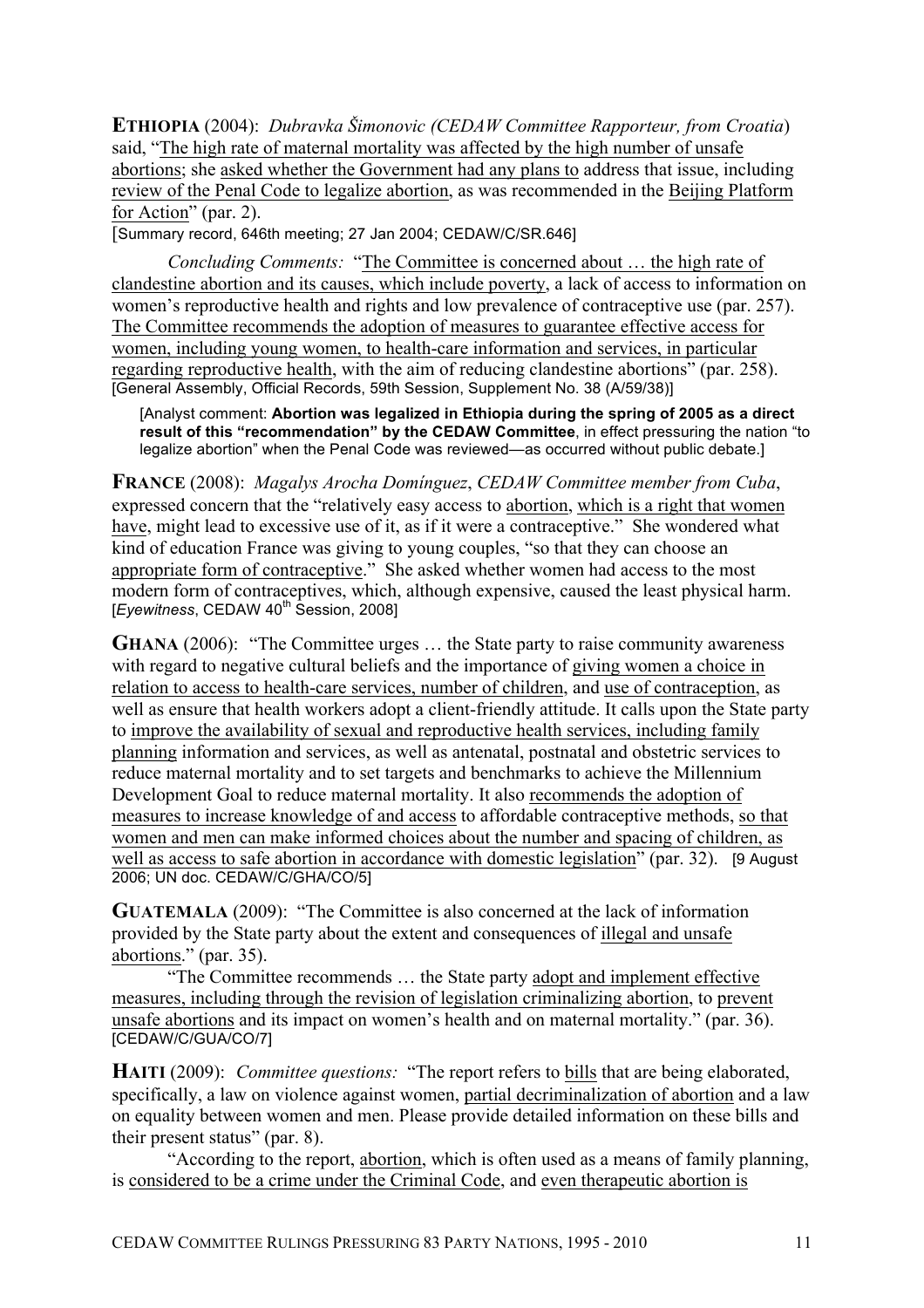forbidden. Considering the consequences which illegal abortion has on women's health, please provide detailed information on any measures the Government is undertaking to address this situation, from a health, educational and social perspective, as well as steps taken to exempt women who undergo an abortion from prosecution, in line with the Committee's general recommendation No. 24" (par. 24). [CEDAW/C/HTI/Q/7]

*Haiti responses:* "The MCFDF is drafting a bill on the partial decriminalization of abortion" (par. 4).

"Abortion is completely illegal under Haitian law. However, many women still undergo the procedure, often in dismal conditions. The complications that occur inevitably lead to an increase in maternal morbidity and mortality rates. There is no specific provision that addresses pregnancies resulting from rape. Consequently, the MCFDF is advocating in favour of partial decriminalization of abortion and is working on a bill for submission to Parliament. The proposed legislative reform would reflect a new national policy that aims to strike a better balance between the restrictions imposed on abortion practitioners and women's rights, particularly the right to safe and humane access to health services that protect their life and dignity, the right to health safety and the right not to be subjected to inhumane or degrading treatment" (par. 24). [CEDAW/C/HTI/Q/7/Add.1]

*Concluding observations:* "The Committee is also concerned at the frequent use of abortion as a family planning measure and that abortion is illegal in the State party" (par. 36).

"The Committee, drawing attention to its general recommendation No. 24 on women and health … The Committee encourages the State party to enact the law on partial decriminalization of abortion as it expressed the intention to do" (par. 37). [CEDAW/C/HTI/CO/7]

**HONDURAS** (2007):*Eyewitness report:* The CEDAW Committee scolded Honduras for its laws against abortion, and said its law prohibiting all abortions is "a crime." A member of the CEDAW Committee who is passionately pro-abortion, *Silvia Pimentel, CEDAW Committee member from Brazil*, rebuked the Honduran delegation, saying, "Women have their reasons to seek abortion, which should be respected," and said she could not understand how "the interests of the fetus outweigh those of the mother."

The *HONDURAN delegation* replied that Article 67 of their constitution gives the same rights to unborn and born children. [*Friday Fax*, C-FAM, Vol. 10, No. 33, August 2, 2007]

*CEDAW Concluding Comments to Honduras:* "The Committee is concerned about the high rate of teenage pregnancy and its implications for the health and education of girls. The Committee is concerned that efforts to provide sex education in schools, developed by the Ministry of Education, are being impeded by conservative government actors. The Committee is also concerned that abortion is criminalized in all circumstances, including when a pregnancy threatens a woman's life or health and when it is a result of rape or incest… (par. 24).

"The Committee urges the State party to step up the provision of family planning information and services to women and girls, in particular regarding reproductive health and affordable contraceptive methods, and to widely implement sex education targeted at girls and boys, with special attention to the prevention of teenage pregnancy. The Committee calls on the State party to guarantee that its public policies and decisions are in accordance with its Constitution, which establishes it as a secular State. The Committee recommends that the State party consider reviewing the law relating to abortion with a view to identifying circumstances under which abortion could be permitted, such as therapeutic abortions and abortions in cases of pregnancies resulting from rape or incest, and removing punitive provisions imposed on women who undergo abortion, in line with the Committee's general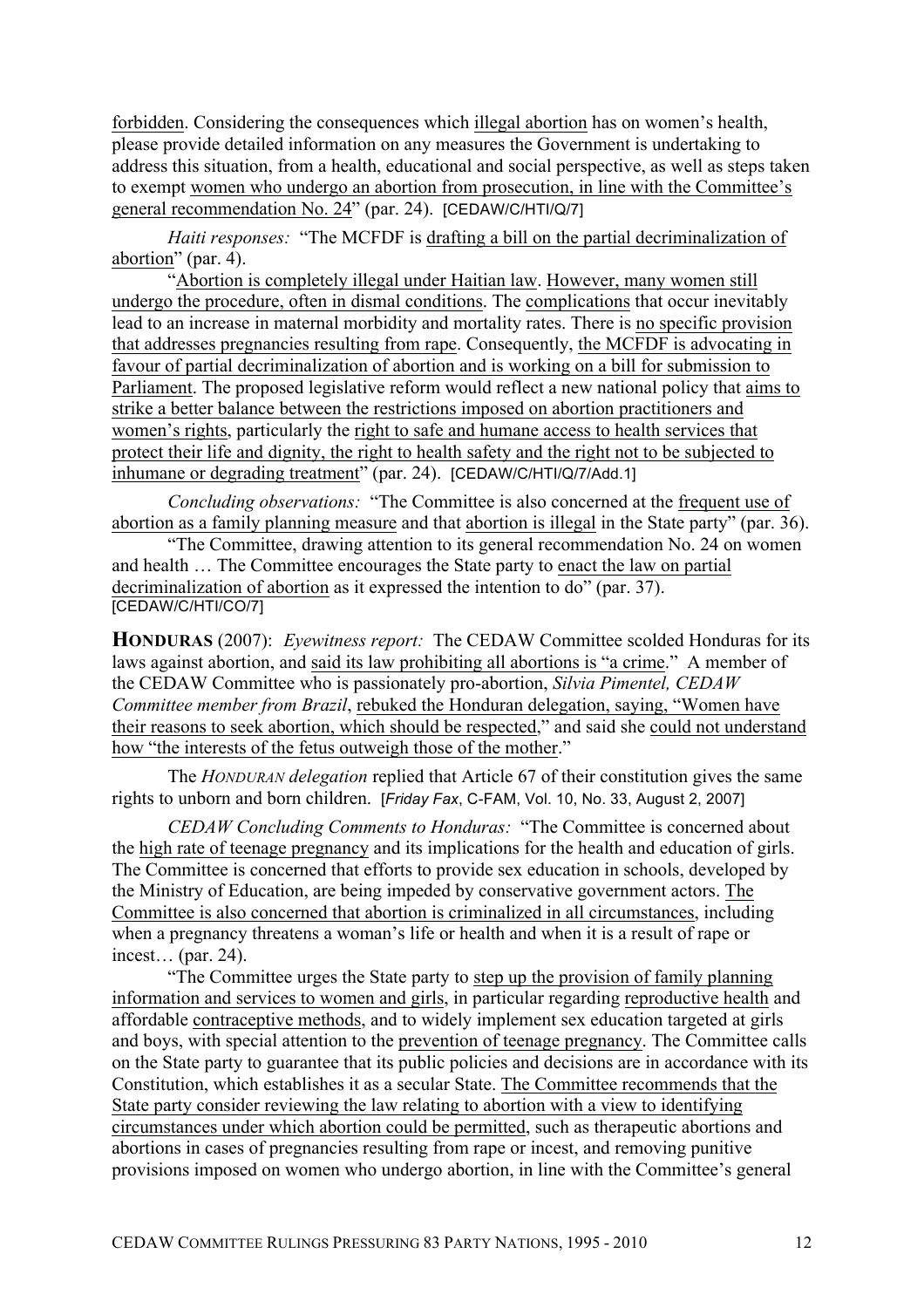recommendation 24, on women and health, and the Beijing Declaration and Platform for Action. The Committee also urges the State party to provide women with access to quality services for the management of complications arising from unsafe abortions and to reduce women's maternal mortality rates… (par. 25).

**INDIA** (2007): "The Committee continues to be concerned about ... unsafe abortions ... (par. 40). … "The Committee urges … ensuring women access to health services, including safe abortion and gender-sensitive comprehensive contraceptive services" (par. 41). [UN doc. CEDAW/C/IND/CO/3]

**INDONESIA** (1998): "The Committee is very concerned at the existence of laws that are not in accordance with the provisions of the Convention. It notes that discrimination against women exists in laws regarding: …

(c) Health, including the requirement that the wife obtain her husband's consent with regard to sterilization or abortion, even when her life is in danger" (284).

**INDONESIA** (2007): "The Committee is concerned about the persistence of entrenched patriarchal attitudes and stereotypes about the roles and responsibilities of women and men in the family and society that discriminate against women. Such stereotypes and attitudes constitute serious obstacles to women's enjoyment of their human rights and the implementation of the Convention and are the root cause of the disadvantaged position of women in a number of areas, including in the labour market and in political and public life. In particular, the Committee is … concerned about the requirement that a woman obtain her husband's consent regarding sterilization and abortion, even when her life is in danger (par. 16).

"The Committee further urges the State party to remove family and spousal consent requirements in the areas of women's employment and health" (par. 17).

"The Committee is also concerned about the lack of family planning education and the difficulty in accessing contraceptives, which result in a high rate of abortions and teenage pregnancies… (par. 36).

"Committee also recommends that measures be taken to guarantee effective access of women and girls to information and services regarding sexual and reproductive health and contraception in order to reduce the rate of unsafe abortions and teenage pregnancy… (par. 37).

**IRELAND** (1999): "The Committee is concerned that, with very limited exceptions, abortion remains illegal in Ireland" (par. 185).

**IRELAND** (2005): "Extensive national dialogue had occurred on the issue of abortion, with five separate referendums held on three separate occasions (7). … "(T)he Committee reiterates its concern about the consequences of the very restrictive abortion laws under which abortion is prohibited except where it is established as a matter of probability that there is a real and substantial risk to the life of the mother that can be averted only by the termination of her pregnancy (38). … Committee urges the State party to continue to facilitate a national dialogue on women's right to reproductive health, including on the very restrictive abortion laws" (39).

[Analyst comment on par. 38: Ireland's government is fulfilling the first legitimate purpose of any civil government: protecting innocent human life.]

[Analyst comment on pars. 7 & 39: The Committee ignored what the Irish official said about holding five referendums on abortion, and the Irish people rejecting abortion each time.]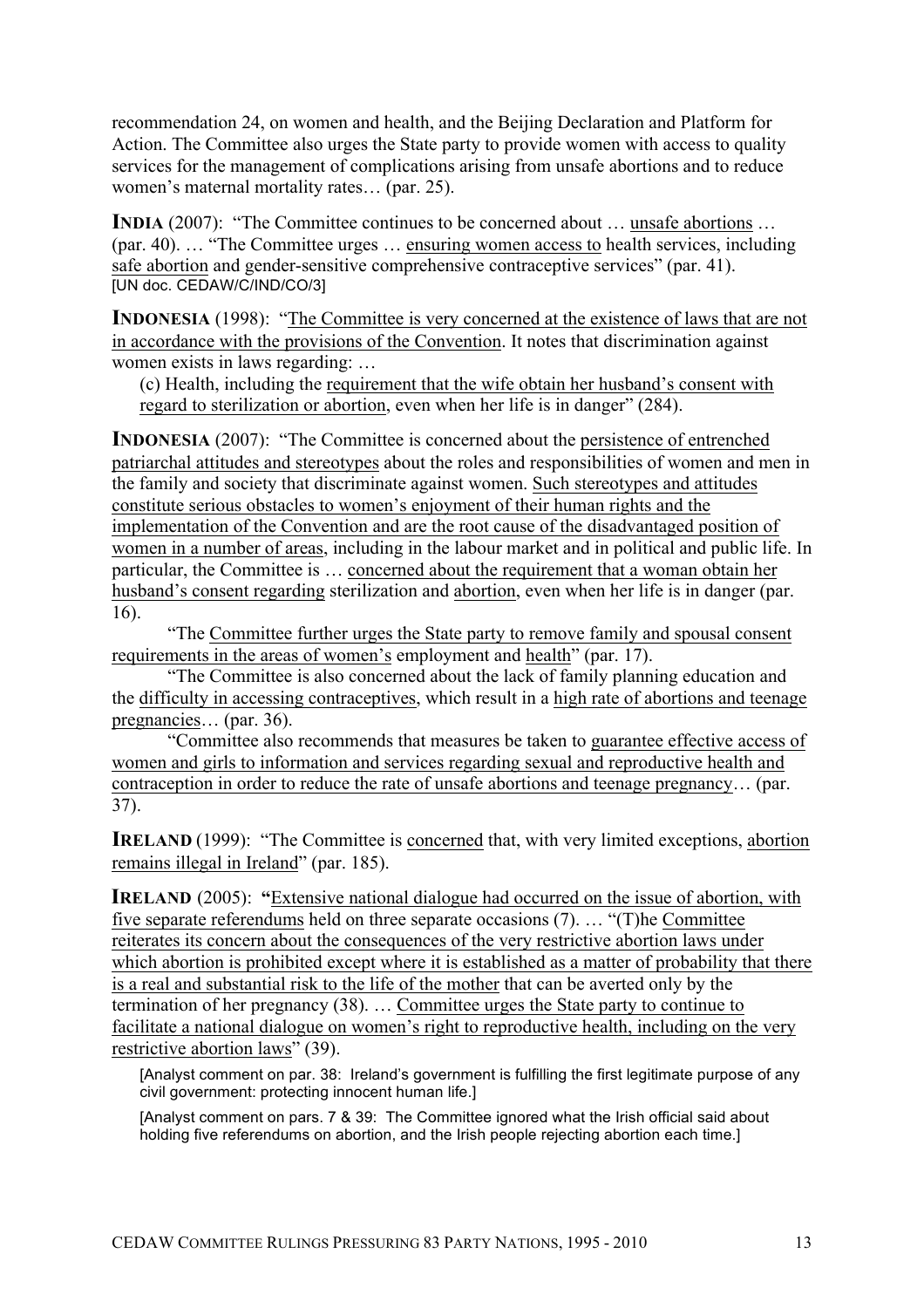**ITALY** (1997): "The Committee expressed particular concern with regard to the limited availability of abortion services for women in southern Italy, as a result of the high incidence of conscientious objection among doctors and hospital personnel (par. 353). … The Committee strongly recommended that the Government take steps to secure the enjoyment by women … of their reproductive rights by, *inter alia*, guaranteeing them access to safe abortion services in public hospitals" (par. 360).

[Analyst comment: Thus the CEDAW Committee pressured Italy to ignore and override the conscientious objections of doctors and medical personnel who did not want to kill preborn babies.]

**JAMAICA** (2006): "The Committee ... While noting the establishment of the National Advisory Group on Abortion and the existing policy on abortion, providing women with access to safe abortion, the Committee calls on the State party to implement as well as to raise awareness about this policy. The Committee also calls on the State party to enact without delay draft legislation which would provide a legal framework for the existing policy. It recommends the continued implementation of awareness-raising initiatives on women's health, including sexual and reproductive health and rights, and to also target adolescent girls, with special emphasis on combating HIV/AIDS. The Committee encourages more systematic use of its general recommendation 24, on women and health" (par. 36). [11] Aug. 2006; UN doc. CEDAW/C/JAM/CO/5]

**JAPAN** (2009): "(T)he Committee is concerned ... at the high ratio of abortion among teenage girls and young women and at the fact that women who elect to undergo abortion can be subjected to punishment under the Penal Code" (par. 49).

"The Committee recommends that the State party promote sexual health education targeted at adolescent girls and boys, and ensure access to sexual health information and all services, including those directed at interruption of pregnancies, for all women and girls. ... The Committee recommends that the State party amend, when possible, its legislation criminalizing abortion in order to remove punitive provisions imposed on women who undergo abortion, in line with the Committee's general recommendation No. 24 on women and health and the Beijing Declaration and Platform for Action" (par. 50). [7 August 2009; UN doc. CEDAW/C/JPN/CO/6]

**JORDAN** (2000): "The Committee calls on the Government to initiate legislative action to permit safe abortion for victims of rape and incest" (par. 181).

**JORDAN** (2007): "The Committee is concerned that the State party has not taken adequate steps to implement the recommendations in respect of some concerns raised in the Committee's previous concluding comments, adopted in 2000 (A/55/38, part one, paras. 139- 193). In particular, the Committee finds that its recommendations in paragraphs … 181 (to initiate legislative action to permit safe abortion for victims of rape and incest) … have been insufficiently addressed" (par. 9).

**KENYA** (2007): *Magalys Arocha Domínguez*, *CEDAW Committee member from Cuba*, mentioned Kenya's success in reducing morbidity among women and girls. She also observed that there is an unmet need for contraceptives among married women. *Arocha* went on to state that she would like to know the official status of abortion in the country, whether it causes a lot of female death in the country, and what possible solutions are available in the country. [*Eyewitness*, CEDAW 39<sup>th</sup> Session, 2007]

*CEDAW Concluding Comments to Kenya:* "While welcoming the introduction of free antenatal services for pregnant women, the Committee expresses its concern that the maternal mortality rate, including deaths resulting from unsafe abortions, and the infant mortality rate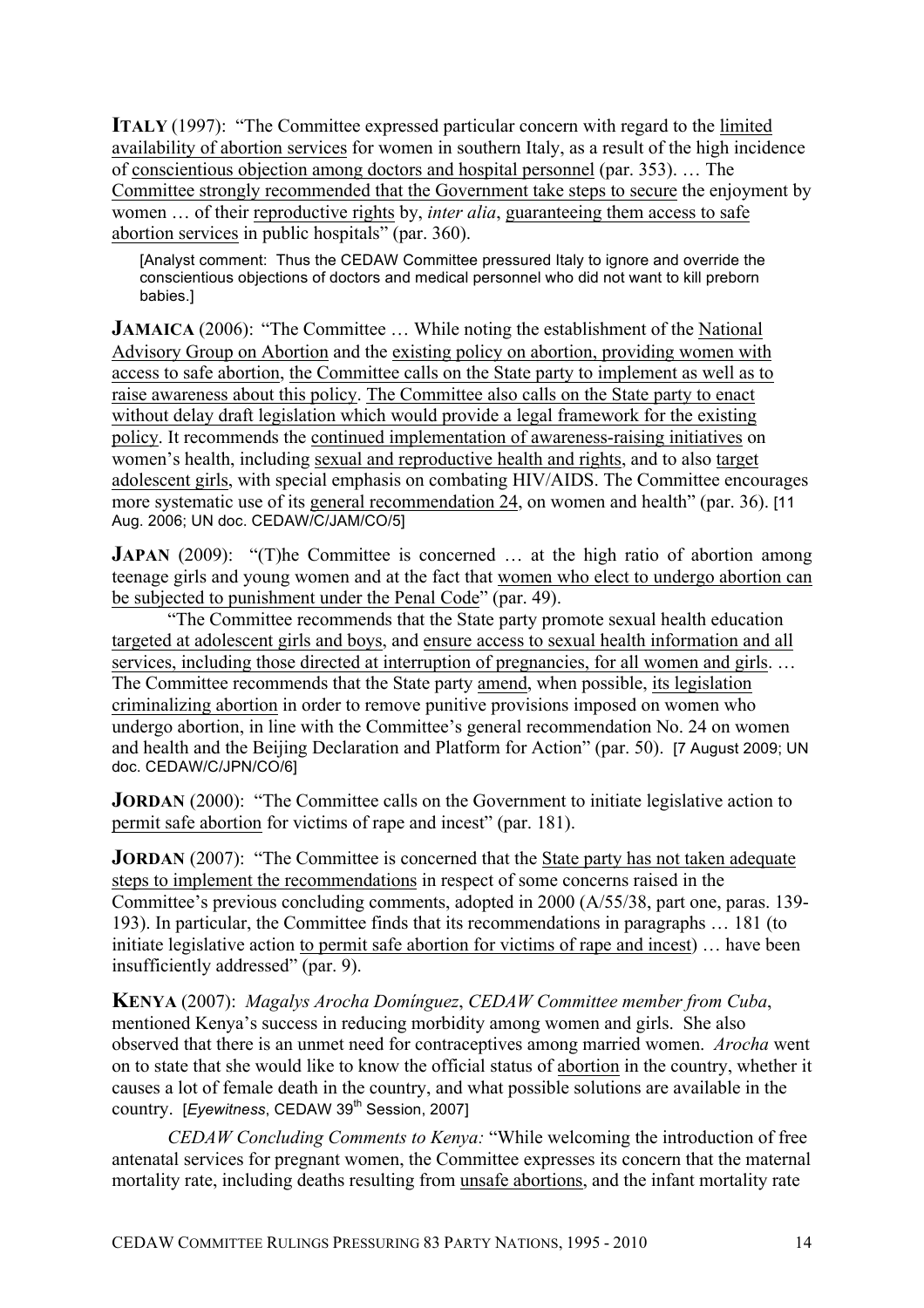remain high. The Committee is deeply concerned about women's lack of access to quality sexual and reproductive health services and that the existing sex education programmes are not sufficient and may not give enough attention to prevention of early pregnancy and the control of sexually transmitted infections. It is also concerned that negative attitudes of health workers may be an impediment to women's access to health-care services. The Committee is further concerned about the unmet demand for family planning services and the low level of contraceptive use (par. 37).

"The Committee recommends that the State party step up its efforts to reduce the incidence of maternal and infant mortality. It urges the State party to make every effort to raise awareness of and increase women's access to health-care facilities and medical assistance by trained personnel, especially in rural areas. The Committee urges the State party to ensure that health workers adopt a client-friendly attitude that will lead to improved access to quality health care. It also recommends the adoption of measures to increase knowledge of and access to affordable contraceptive methods, so that women and men can make informed choices about the number and spacing of children, and access to safe abortion. It further recommends that sex education be widely promoted and targeted at adolescent girls and boys, with special attention to the prevention of early pregnancy and the control of sexually transmitted infections…" (par. 38).

**LEBANON** (2005): **"**While welcoming the incorporation of reproductive health services into the primary health-care system, the Committee remains concerned that not all women have access to such services, especially in the rural areas. It is also concerned about women's deaths resulting from clandestine abortions (par. 35). The Committee … urges the State party to decriminalize abortion where there are mitigating circumstances. The Committee recommends the implementation of measures to protect women from the negative effects on their health of unsafe abortions, in line with the Committee's general recommendation 24 on women and health and the Beijing Declaration and Platform for Action" (par. 36).

[Analyst comment: The Committee, as evident here and in their "general recommendation 24," assumes that abortion should be legal (and if legal it would be "safe"), and be provided by the government as part of "reproductive health services" for all women. Every time a woman dies because of an abortion complication, it is a great tragedy for both the mother and child. But the duty of the government is to protect life, not to give license to those who decide to arbitrarily take a life. Pregnant women need good pre- and post-natal health care, and those suffering from abortion complications need immediate emergency medical care. If the Committee would focus on these immense needs, maternal mortality would decrease and thousands of women could be saved.]

[Note on Beijing Platform: The CEDAW Committee exceeds its authority when it seeks to impose the 1995 Beijing Declaration and Platform for Action (which is not a ratified treaty) upon nations who ratified the 1979 CEDAW—an international covenant concluded 16 years earlier.]

**LIBERIA** (2009): *Committee question:* "According to the information provided in para. 14.9 of the report, between 2000 and 2007 maternal mortality has increased due to, among other factors, the increasing number of illegal and unsafe abortions. What measures has the Government adopted to revert this negative trend?" (par. 25) [23 February 2009; UN doc. CEDAW/C/LBR/Q/6]

*Liberia written response:* "The Ministry of Health & Social Welfare has developed a Road Map for accelerating the reduction of maternal and newborn morbidity and mortality. The Road Map is an integral component of the PHC conceptual framework adapted by the GOL to drive the delivery of basic essential and quality RH care services to the people. A draft operational plan to reduce maternal and newborn mortality has also been developed from the Road Map and includes four major strategies:

• Availability of skilled birth attendants at all levels of the health care delivery system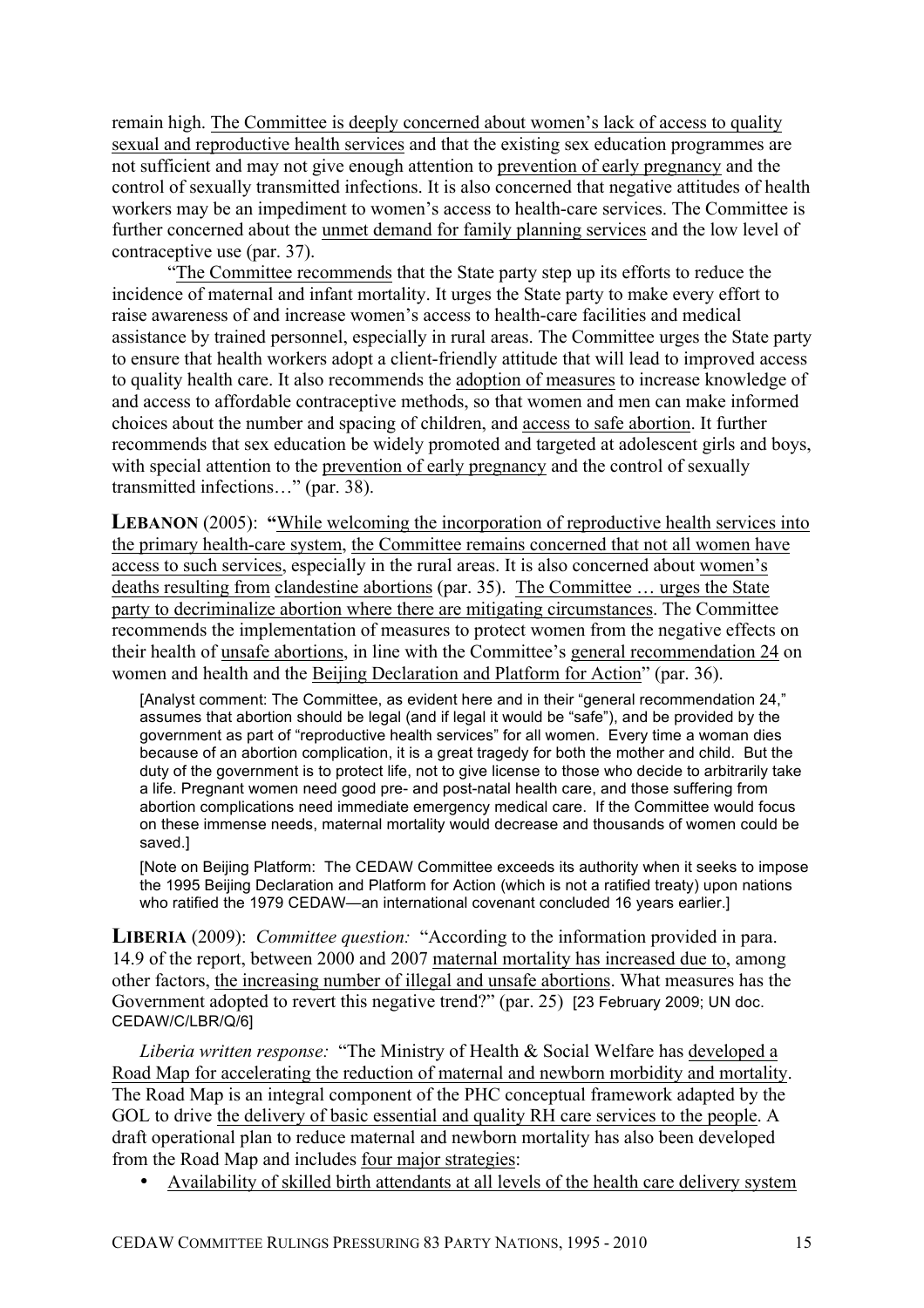- Availability of 24 hours EmoNC services
- Strengthening the referral system at all levels of service delivery
- Provision of FP commodities and services

"Interventions are being put in place to address the problem of abortion through the provision of RH kits at health facilities and training to manage post-abortion care. In addition, training is being provided in Life Saving Skills for mid-level health professionals to improve delivery services and care at health facilities. Traditional midwives, who carry out most of the deliveries in communities, are also being targeted with training in Home-based Life Saving Skills, to enable them timely refer pregnant women to health facilities for skilled delivery. … In addition, the MOH&SW has also opened two midwifery schools in the rural part of the country to train and deploy midwives in remote rural communities to provide skilled delivery care in these areas" (par. 25). [11 May 2009; UN doc. CEDAW/C/LBR/Q/6/Add.1]

**LIECHTENSTEIN** (1999): "The Committee notes the high number of children born out of wedlock. It recommends the development of studies and indicators to determine the impact of laws and policies on women, since linkages between the strict anti-abortion law and the high incidence of children born out of wedlock might be revealed. The Committee urges the Government to institute measures to prevent single mothers from facing the financial and social risks of poverty" (par. 169).

**LIECHTENSTEIN** (2007): "While noting the ongoing discussions in a multi-stakeholder working group, the Committee is concerned that women who elect to undergo abortion are subject to strict punishment (par. 25).

"The Committee recommends that the State party consider reviewing the laws relating to abortion with a view to removing punitive provisions for women who undergo abortion, in line with the Committee's general recommendation 24 on women and health and the Beijing Declaration and Platform for Action…" (par. 26).

**LITHUANIA** (2008): "The Committee is deeply concerned at the draft law on the protection of human life in the prenatal phase, which stipulates only three situations, in which abortion would be lawful within very strict time-limits. Since, according to the draft law, abortion under circumstances apart from these three situations may be considered a punishable offence under Lithuanian law, the Committee is concerned that the adoption of such a law may lead women to seek unsafe illegal abortions, with consequent risks to their health and lives and contributing to a rise in maternal mortality" (par. 24).

"The Committee calls on the State party to take concrete measures to enhance women's access to health care, in particular to sexual and reproductive health services, in accordance with article 12 of the Convention and the Committee's general recommendation no. 24, on women and health. It requests the State party to strengthen measures aimed at ensuring women's right to decide freely and responsibly on the number and spacing of their children according to article 16, paragraph 1 (e) of the Convention and thus at prevention of unwanted pregnancies. In this context, the State party is requested to make a wide array of family planning methods, such as a comprehensive range of contraceptives, including emergency contraception, more widely available and affordable, provide mandatory sexual education in schools and increase knowledge and awareness about family planning among women as well as men. The Committee also calls on the State party to consider the impact on women of the draft law on the protection of human life in the prenatal stage to ensure that the draft law is in line with the Convention and accordingly will not lead to women seeking unsafe medical procedures, such as illegal abortion, which may seriously risk their health and lives" (par. 25). [UN Document: CEDAW/C/LTU/CO/4]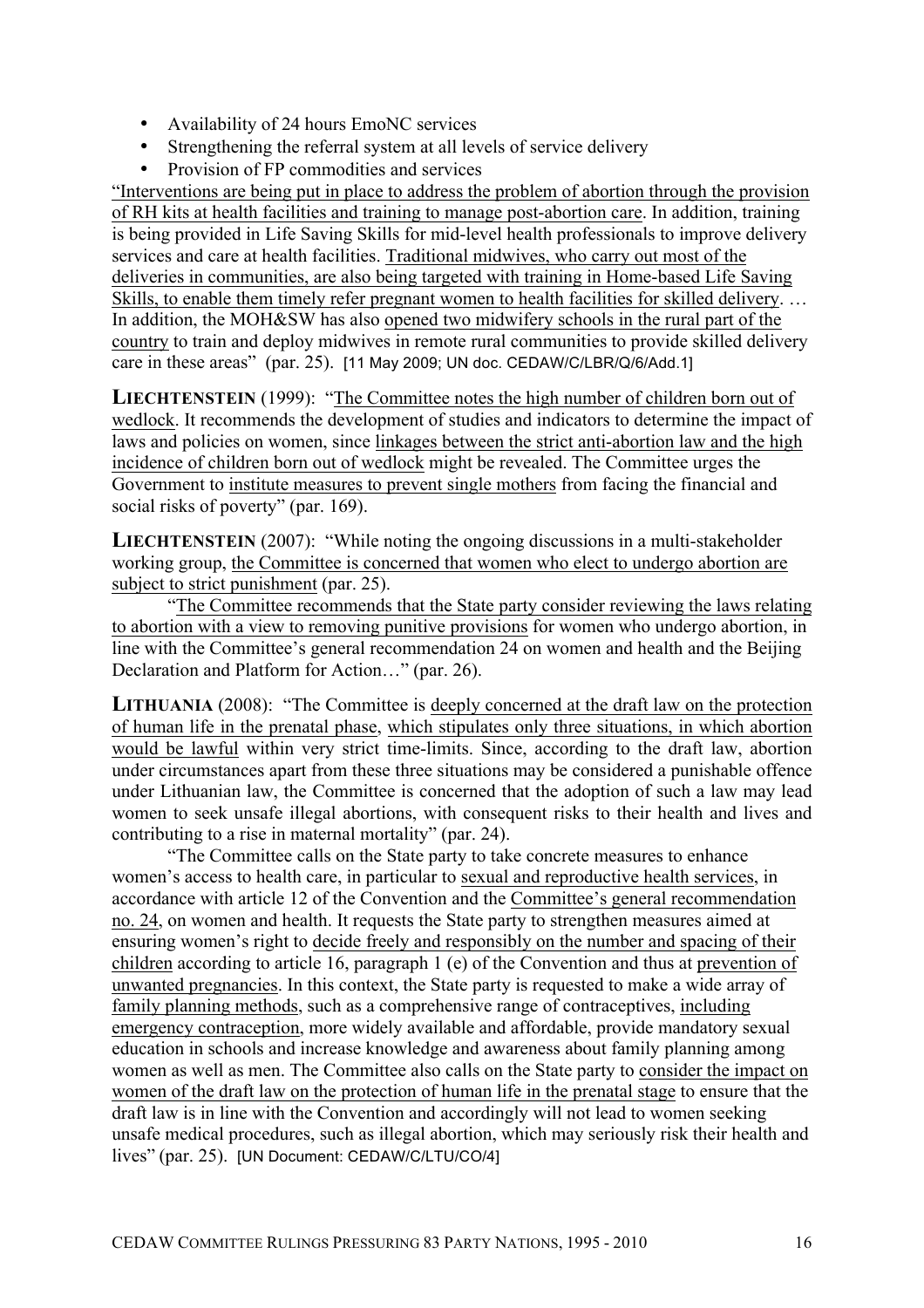*Magalys Arocha Domínguez*, *CEDAW Committee member from Cuba*, during the review, further asked the Lithuania delegation: "Does this [draft] measure not contradict the resolution by the European Parliament requiring member nations to guarantee safe access to abortion in Europe?" [*Eyewitness*, CEDAW 41<sup>st</sup> Session, 2008]

[Analyst comment: Several phrases used by the Committee to imply or include abortion, as with its review of Lithuanian above, include: "emergency contraception" as a part of "family planning methods"; "prevention of unwanted pregnancies"; "decide freely and responsibly on the number and spacing of their children"; and "Committee's general recommendation no. 24". Once a girl or woman is pregnant, the Committee believes she has a "reproductive right" to eliminate any unwanted pregnancies, even for no other reason than to control "the number and spacing" of her children. Article 16 does not mention, or grant a "right" to, abort unwanted children; but rather includes the provision: "in all cases the interests of the children shall be paramount."]

**LUXEMBOURG** (1997): "The Committee was deeply concerned at the existing legislation on abortion, which penalized women. It noted that, at the same time, no sufficient mechanisms to prevent abortion, including free distribution of contraceptives, were in place" (par. 210).

**LUXEMBOURG** (2000): "The Committee expresses its concern that … legislation governing abortions, appear(s) anachronistic in a country like Luxembourg … the Government appears to lack the commitment to review and adapt this legislation to changing attitudes and developments in the European region" (par. 406).

**LUXEMBOURG** (2008): *Committee question:* "The report … does not … state what specific measures have been taken to increase women's access to reproductive and sexual health services and family planning...to avoid unwanted pregnancies and women's recourse to illegal abortion"

*Luxembourg response:* "In recent years, public and political awareness of problems relating to the voluntary termination of pregnancy has increased" (par. 19). [CEDAW/C/LUX/Q/5/Add.1]

**MADAGASCAR** (2008): "(T)he Committee ... is particularly concerned about ... adequate sexual and reproductive health services for women, especially for women in rural areas, early marriage and clandestine abortions" (par. 30).

"The Committee recommends that the State party take measures to improve women's access to health care, especially emergency obstetric care and health-related services and information, in accordance with article 12 of the Convention and the Committee's general recommendation No. 24 on women and health. It calls on the State party to improve the availability of sexual and reproductive health services, including family planning, with the aim of preventing early pregnancies and clandestine abortions. It encourages the State party to enhance all health services, especially for rural women." (par. 31). [CEDAW/C/MDG/CO/5]

**MALAWI** (2010): *6th Periodic Report to CEDAW Committee:* "Over a 5 year period from 1999, 20 percent of pregnancies were unwanted and 21 percent were mistimed (wanted later). The percentage of unwanted births made a dramatic increase from 14 percent in 1992 to 22 percent in 2000 but declined to 20 percent in 2004. Premature termination of pregnancy is still practised notwithstanding that it is criminal in Malawi. The Gender Commission having examined the position in light of sexual and reproductive rights has recommended that criminal laws that penalize abortion should be varied in the least in order to ensure the enjoyment of reproductive rights by females. It has also been reported that most abortions are done upon compulsion by male counterparts to terminate the pregnancy" (par. 240). [CEDAW/C/MWI/6]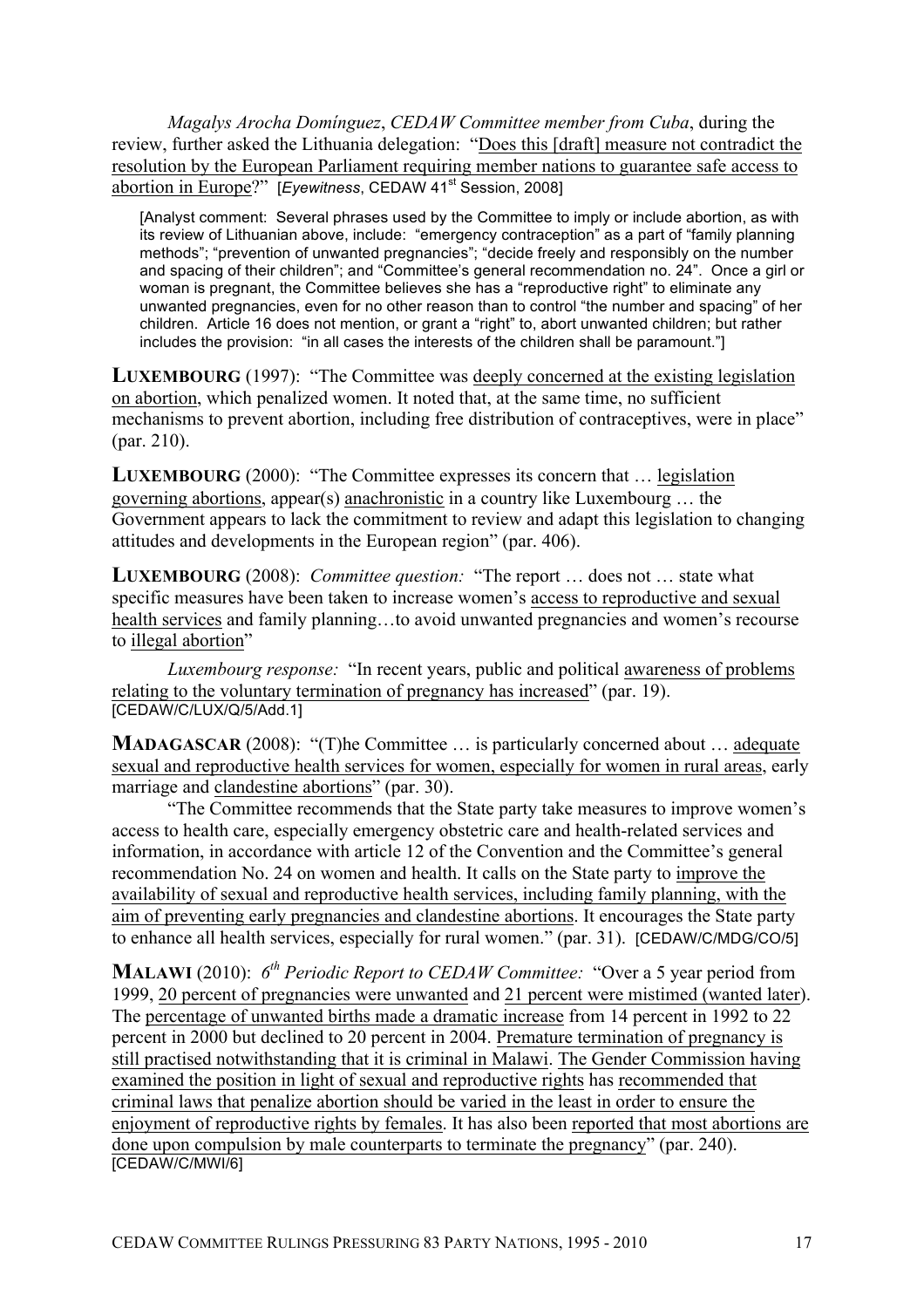*CEDAW Committee Concluding Comments*: "The Committee is concerned at the limited resources and capacity to implement its health-care policies and ensure the full enjoyment of women's rights under article 12 of the Convention. It is further concerned at the lack of access of women and girls, particularly in rural areas, to sexual and reproductive health services, including skilled birth attendance and adequate post-natal care, and the high incidence of teenage pregnancy. The Committee notes with concern the ban on traditional birth attendants (par. 34).

"The Committee reiterates its previous concern about the high incidence of maternal mortality, particularly the number of deaths resulting from unsafe abortions. The Committee regrets that maternal health policies do not include sufficient attention to complications arising from unsafe abortion (par. 36).

"The Committee calls on the State party to put measures in place to reduce maternal mortality by identifying and addressing causes of maternal death. The Committee further recommends that the State party review the laws relating to abortion with a view to removing the punitive provisions imposed on women who undergo an abortion, providing them with access to quality services for the management of complications arising from unsafe abortion and reducing maternal mortality rates, in accordance with the Committee's general recommendation No. 24" (par. 37). [CEDAW/C/MWI/CO/6]

**MALAYSIA** (2006): "*Hajjah Rosnah bt. Hj. Ismail (Malaysia Delegation)* … 18. With regard to family planning issues, she said that a very small proportion of abortions resulted in the death of the mother" (par. 13).

"*Silvia Pimentel (CEDAW Committee member from Brazil)* … 51. The Committee had expressed concern regarding lack of access to safe abortion and had pointed out that lack of access to family planning and restrictive abortion laws tended to coincide with the prevalence of unsafe abortions and high maternal mortality rates. It would therefore be useful to know whether the Government was taking steps to relax the abortion laws" (par. 50).

"*Rosnah Ismail (Malaysia Delegation)* said that abortion was illegal unless the mother's life was at risk or the infant had severe congenital abnormalities. Statistics showed that maternal mortality due to abortion was actually on the decline"  $(par. 55)$ .

"*Chairman Rosario G. Manalo (CEDAW Committee member from the Philippines)* … With respect to health care … given the link between illegal abortion and maternal mortality, the abortion laws should be reviewed" (par. 58). [Summary Record, 732nd meeting; 24 May 2006; UN doc. CEDAW/C/SR.732]

**MALI** (2006): "(T)he Committee is concerned about the high maternal and infant mortality and morbidity, resulting from*, inter alia*, lack of appropriate care as well as lack of utilization of existing services during pregnancy and childbirth, the limited access to adequate sexual and reproductive health services for women, especially women in rural areas, female genital mutilation, the low level of education, early marriage and unsafe abortions. The Committee is concerned about the unmet demand for family planning services and the low level of contraceptive use … (par. 33).

"The Committee recommends that the State party intensify its efforts to take holistic, inter-sectoral measures … in accordance with article 12 of the Convention and the Committee's general recommendation 24 on women and health. It calls upon the State party to improve the availability of sexual and reproductive health services, including family planning, also with the aim of preventing early pregnancies and clandestine abortions. It encourages the State party to enhance such services, especially for rural women. The Committee further urges the State party to study the behavioural patterns of communities, and of women in particular, that inhibit their utilization of existing services and to take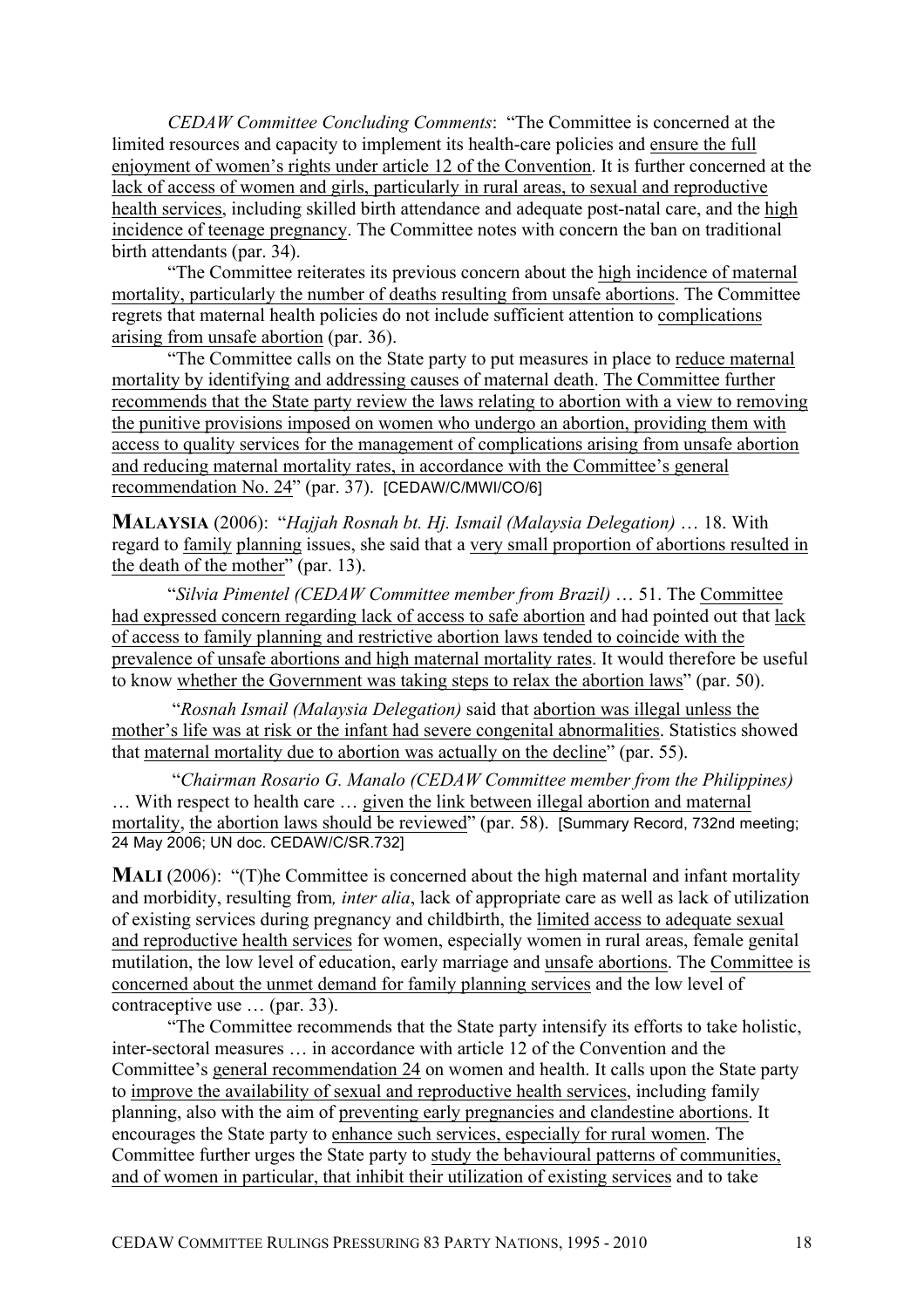appropriate action. The Committee requests the State party to provide, in its next report, detailed statistical and analytical information on the results of measures taken to improve women's access to health-related services and information, including in regard to sexual and reproductive health and family planning, and the impact of these measures" (par. 34). [UN doc. CEDAW/C/MLI/CO/5]

**MAURITANIA** (2007): *Zou Xiaoqiao, CEDAW Committee member from China*, asked the Mauritania delegation why "no information had been provided about abortion," and whether abortion "was prohibited in the country." [UN Dept. of Public Information, News & Media Division, 25 May 2007 news report on 787<sup>th</sup> and 788<sup>th</sup> CEDAW Committee meetings.]

[Analyst comment: The CEDAW Committee member raised the issue of abortion, clearly implied that it should not be prohibited, and made it an issue for the Committee to address in future reviews.]

**MAURITIUS** (1995): "Members noted that the report indicated that, under the Labour Law and the export-processing zone act, women in Mauritius were entitled to maternity leave for only three pregnancies. They asked what would happen when a fourth pregnancy occurred, particularly in the light of the strict laws on abortion. The representative of Mauritius responded that paid maternity leave was restricted to three confinements. Female employees were granted leave without pay after the third confinement. She also pointed out that that provision was in line with the national population policy to discourage large families (par. 189). … Members of the Committee asked how family planning reached all women, including poor women. They also wanted to know what the prospects were for a revision of the anti-abortion legislation. The representative of Mauritius replied that family planning in her country was available to women of all ages, married and unmarried, and was specifically targeted to teenage women. In spite of the wide availability of contraceptive methods, about 2,000 complications from abortion were reported each year and it was not clear whether those were natural or induced" (par. 196).

**MAURITIUS** (2006): "The Committee is also concerned that abortion is criminalized in all circumstances (par. 30).

"The Committee urges the State party to step up the provision of family planning information and services to women and girls, in particular regarding reproductive health and affordable contraceptive methods, and to promote widely sex education targeted at girls and boys, with special attention to the prevention of teenage pregnancy. The Committee recommends that the State party consider reviewing the law relating to abortion for unwanted pregnancies with a view to removing punitive provisions imposed on women who undergo abortion, in line with the Committee's general recommendation 24, on women and health, and the Beijing Declaration and Platform for Action. The Committee urges the State party to expedite the work being done by the Ministry of Health and other stakeholders in reviewing those circumstances under which abortion could be permitted in the country. The Committee also urges the State party to provide women with access to quality services for the management of complications arising from unsafe abortions and to reduce women's maternal mortality rates" (par. 31).

[11 August 2006; CEDAW/C/MAR/CO/5]

**MEXICO** (1998): "The Committee refers to ... the lack of access for women in all States to easy and swift abortion (par. 399). … The Committee recommends that the Government consider the advisability of revising the legislation criminalizing abortion and suggests that it weigh the possibility of authorizing the use of the RU486 contraceptive, which is cheap and easy to use, as soon as it becomes available (par. 408). … The Committee recommends that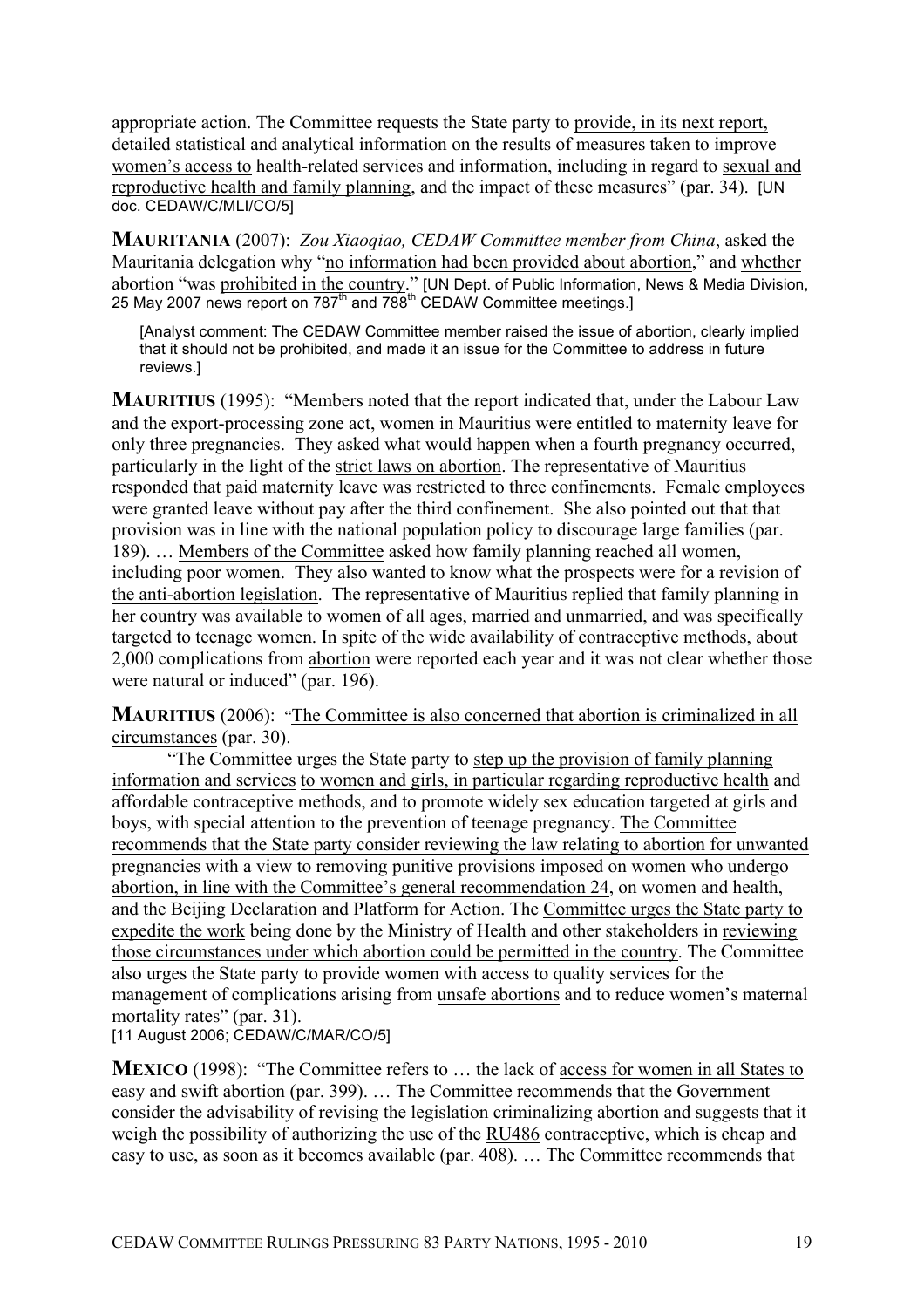all states of Mexico should review their legislation so that, where necessary, women are granted access to rapid and easy abortion" (par. 426).

**MEXICO** (2006): "The Committee notes with concern that abortion remains one of the leading causes of maternal deaths and that, in spite of the legalization of abortion in specific cases, women do not have access to safe abortion services and to a wide range of contraceptive measures, including emergency contraception. The Committee is also concerned about the insufficient efforts to prevent teenage pregnancies (par. 32).

"The Committee urges the State party to expand the coverage of health services, including reproductive health care and family planning services, and to address the obstacles that prevent women from having access to such services. The Committee also recommends that sex education be widely promoted and provided, targeting men and women and adolescent boys and girls. The Committee requests the State party to harmonize legislation pertaining to abortion at the federal and State levels. The Committee urges the State party to implement a comprehensive strategy which should include the provision of effective access to safe abortion in situations provided for under the law and a wide range of contraceptive measures, including emergency contraception, awareness-raising measures about the risks of unsafe abortions and nationwide sensitization campaigns about women's human rights, targeting in particular health personnel, as well as the general public" (par. 33). [17 August 2006; UN doc. CEDAW/C/MEX/CO/6]

**MOLDOVA** (2006): "The Committee urges the State party to undertake appropriate measures to ensure women's access to safe abortion, in accordance with domestic legislation" (par. 31).

[16 August 2006; UN doc. CEDAW/C/MDA/CO/3]

**MONGOLIA** (2008): *Committee question:* "Notwithstanding the success achieved by the State party in reducing the incidence of maternal mortality, it is noted that 7 per cent of the maternal deaths between 2000 and 2004 resulted from abortion and 54.5 per cent of the deaths occurred due to complications relating to unsafe abortion (p.23). The report goes on to state that, according to the 2001 survey by the Public Health Institution among the 900 women who had an abortion, 52.4 per cent of them had repeated abortion, and that one third of women who had had repeated abortions had never used any contraceptive method (p.23). Please provide information on strategies in place to ensure women's access to affordable reproductive and sexual health services and family planning education programmes and their availability to particular groups, such as adolescents of both sexes and rural women" (par. 23). [CEDAW/C/MNG/Q/7]

**MOROCCO** (1997): "The Committee noted with concern the high rate of maternal mortality in Morocco, the high number of unattended births, the unavailability of safe abortion and the need to develop further reproductive and sexual health services, including family planning" (par. 68).

**MOROCCO** (2008): *Zou Xiaoqiao, CEDAW Committee member from China,* observed that abortion is a crime in Morocco except for when there is a health risk to the mother. She said, "Now I worry that such a policy may lead to unsafe abortion with lethal dangers for those undergoing abortion. Has there been any government research? Are they willing to look again at this law?" [*Eyewitness*, CEDAW 40<sup>th</sup> Session, 2008; also, Summary, CEDAW/C/SR.825, par. 21]

**MOZAMBIQUE** (2007): "The Committee is concerned about ... illegal abortion and to maternal mortality. The Committee is further concerned about the obstacles that women still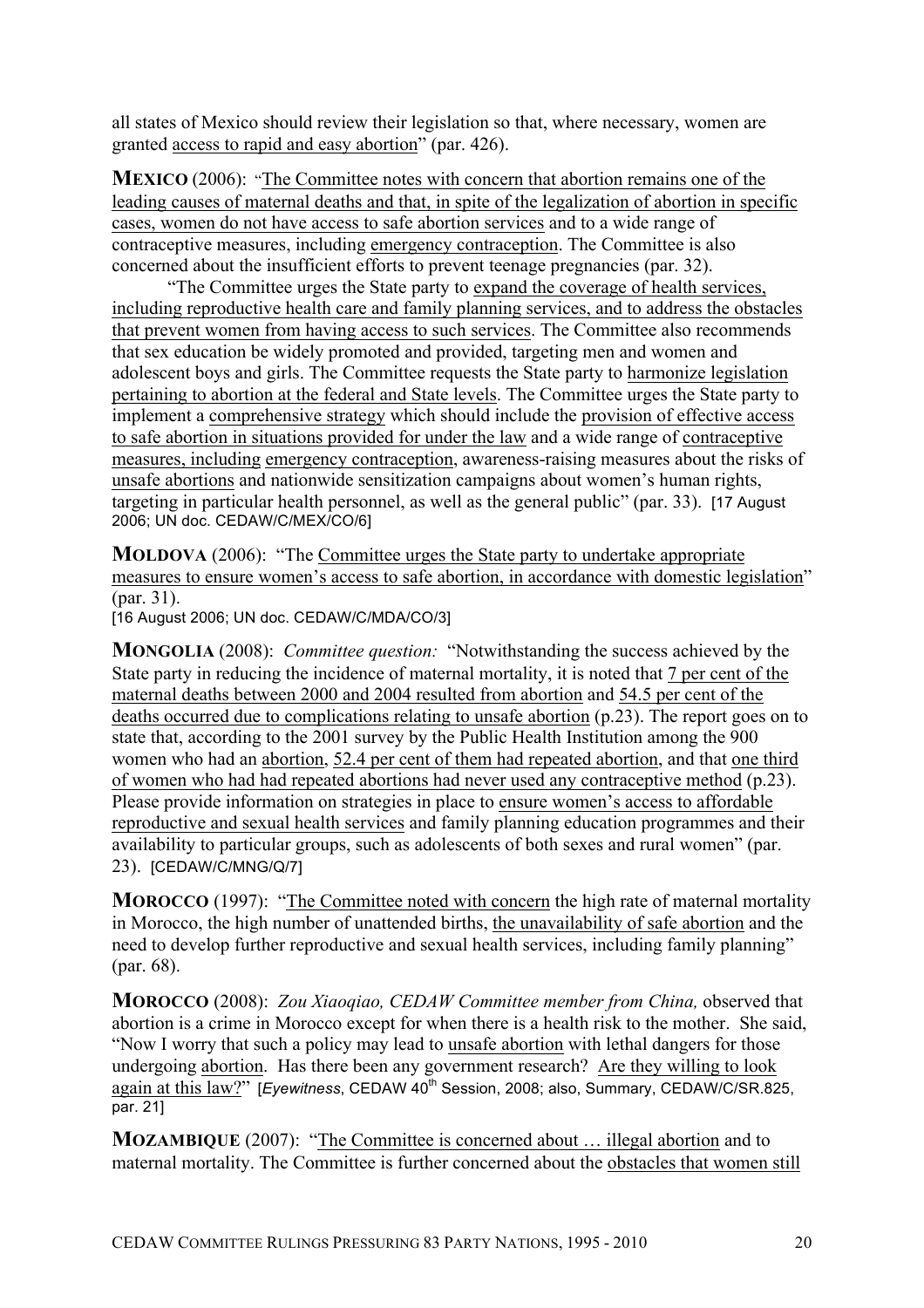face in terms of access to health services, including reproductive health services …" (par. 36).

"The Committee calls upon the State party to adopt a comprehensive approach to address women's health concerns. It urges the State party to undertake measures to improve women's access to health care services, to improve the availability of information and education regarding sexual and reproductive health and to address the identified causes of maternal mortality. The Committee also recommends that measures that aim at the prevention of unwanted pregnancies, including teenage pregnancies, be strengthened by increasing knowledge about family planning services" (par. 37). [UN document CEDAW/C/MOZ/CO/2]

**MYANMAR** (2000): "The Committee is concerned that there is no information on a woman's right to terminate a pregnancy resulting from sexual violence. The Committee is also concerned with the high rate of maternal mortality in Myanmar, since it notes that induced abortion often results in maternal mortality" (par. 129).

**MYANMAR** (2008): *Committee questions:* "The report indicates that, in accordance with the Penal Code and Myanmar culture, if a woman becomes pregnant from rape, the perpetrator will be prosecuted under Article 376 of the Penal Code of Myanmar but that those women usually refrain from carrying out an abortion but give birth to a child (para. 62). Please provide information on whether these women have a right to terminate a pregnancy resulting from sexual violence, as requested by the Committee in its previous concluding observations. Please comment on the findings of the Special Rapporteur on Violence against Women (E/CN.4/2003/75/Add.1, para. 1101) that the incidence of illegal abortion is believed to be very high, and unsafe abortions account for approximately 50 per cent of maternal deaths. Please also elaborate on the concept of "non-criminal abortion" as referred to in paragraph 165 of the report" (par. 19). [CEDAW/C/MMR/Q/3]

**NAMIBIA** (1997): "Namibia's fertility rate was one of the highest in the world and the Government continued to be committed to reducing that rate through public campaigns and expanded family planning services. Abortion was illegal, except in cases of incest and rape and for reasons of health of the mother or baby. Legal abortions and infanticide were significant problems in Namibia, but the law on abortion and sterilization was under discussion. There was also a high incidence of polygamy in some communities (par. 79). … The Committee was also concerned about the high number of illegal abortions in Namibia and the high rate of maternal mortality, and the fact that the inadequacy of the existing law on abortion contributed to the problem (111). … The Committee recommended that the Government of Namibia adopt the necessary measures to review the laws containing punitive measures against women who had undergone illegal abortions" (par. 127).

**NAMIBIA** (2007): "The Committee expresses its concern about the lack of access of women to adequate health-care services, including to sexual and reproductive health services. It remains concerned at the widespread use of unsafe illegal abortions, with consequent risks on women's life and health. … (par. 24).

"The Committee urges the State party to take concrete measures to enhance women's access to health care, in particular to sexual and reproductive health services, in accordance with article 12 of the Convention and the Committee's general recommendation 24 on women and health. It also recommends the adoption of measures to increase knowledge of and access to affordable contraceptive methods, so that women and men can make informed choices about the number and spacing of children, as well as access to safe abortion in accordance with domestic legislation" (par. 25). [UN doc. CEDAW/C/NAM/CO/3]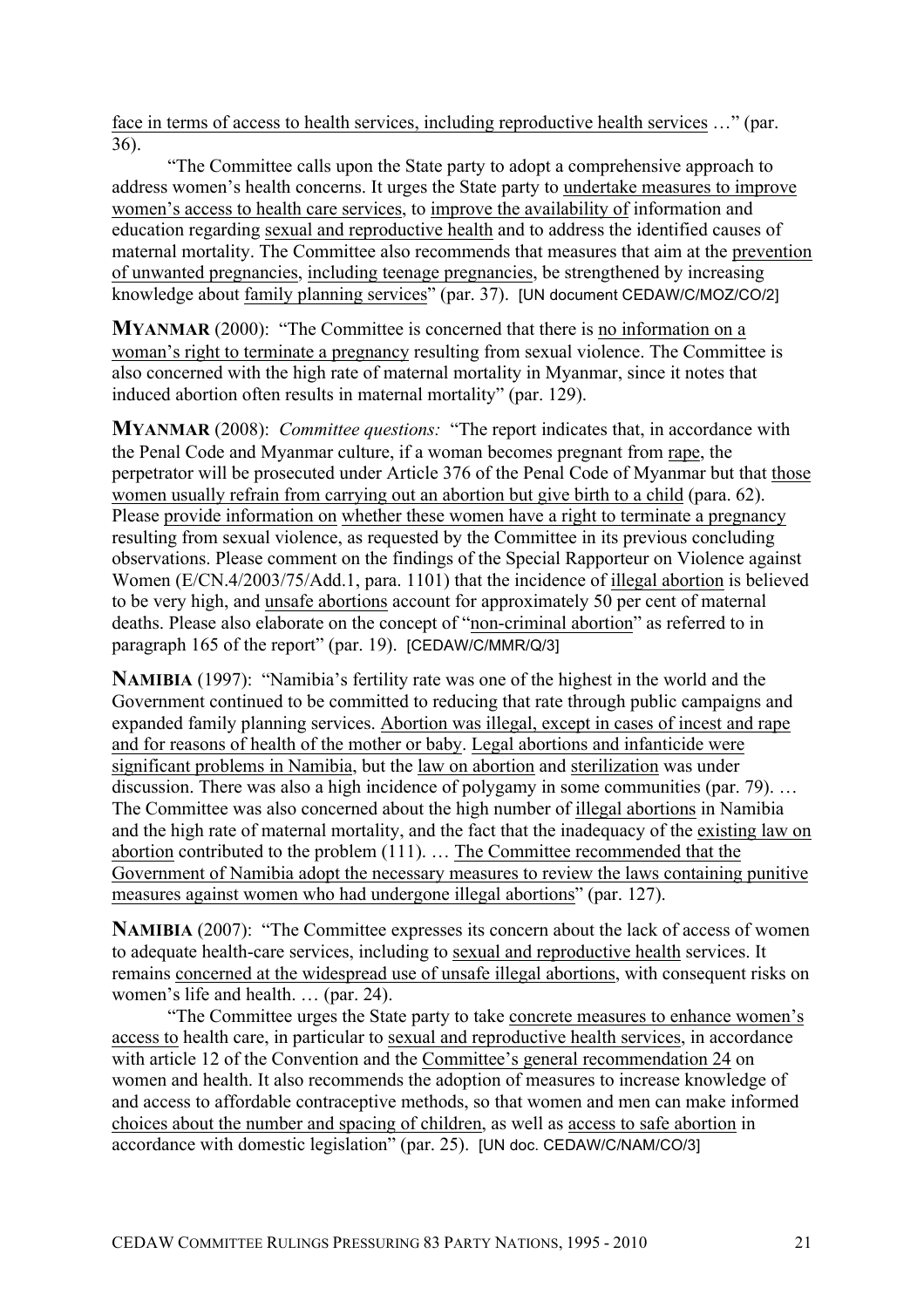**NEPAL** (1999): "The Committee urges the Government to revise existing legislation ... to provide services for safe abortions" (par. 148).

**NICARAGUA** (2007): *Magalys Arocha Domínguez*, *CEDAW Committee member from Cuba*, said*,* "The State needs to provide for health and well-being … There is a shortage of trustworthy studies on abortion, particularly on illegal abortions. … The Ministry of Health said information on abortion was not reliable … says more than 6,000 abortions were carried out, but we would have to add other abortions. … There is a regional trend to legalize abortion for therapeutic reasons. … But why was this new (law prohibiting abortion) adopted? Who was consulted? … This is a particular challenge for poor women because they go to other countries for abortions. … It is the responsibility of the State to inform women in family planning … What programs do you have for teens since they are active in sexual relations?" [*Eyewitness*, CEDAW 37<sup>th</sup> Session]

*Zou Xiaoqiao, CEDAW Committee member from China,* expressed her perception that, "In Nicaragua, private abortion seems to be quite a serious problem." Then she commented, "So sex education seems very important," and asked, "Will it be included in the curricula of schools?" *[Eyewitness, CEDAW 37<sup>th</sup> Session, 2007]* 

*CEDAW Concluding Comments to Nicaragua:* "The Committee expresses its concern … about recent steps taken by the State party to criminalize therapeutic abortion, which may lead more women to seek unsafe, illegal abortions, with consequent risks to their life and health, and to impose severe sanctions on women who have undergone illegal abortions, as well as on health professionals who provide medical care for the management of complications arising from unsafe abortions (par. 17).

"The Committee urges the State party to take concrete measures to enhance women's access to health care, in particular to sexual and reproductive health services, in accordance with article 12 of the Convention and the Committee's general recommendation 24, on women and health. It requests the State party to strengthen measures aimed at the prevention of unwanted pregnancies, including by increasing knowledge and awareness about family planning and services for women and girls, and to take measures to ensure that women do not seek unsafe medical procedures, such as illegal abortion, because of the lack or inaccessibility, including due to cost, of appropriate family planning and the contraceptive services. … The Committee recommends that the State party consider reviewing the laws relating to abortion with a view to removing punitive provisions imposed on women who have abortions and provide them with access to quality services for the management of complications arising from unsafe abortions, and to reduce women's maternal mortality rates in accordance with the Committee's general recommendation 24, on women and health, and the Beijing Platform for Action" (par. 18). [UN doc. CEDAW/C/NIC/CO/6]

**NIGERIA** (2004): *Meriem Belmihoub-Zerdani, CEDAW Committee member from Algeria:* "On abortion … Could some fairly broad legislation be introduced, which gave women more control over their lives, including for safe abortions in certain cases? She added that some control over the birth rate might be one way of combating the poverty of women." [UN Press Release WOM/1427, 20 Jan. 2004]

**NIGERIA** (2008): The Committee urges the State party to address, as a matter of priority, the high maternal mortality rate, including the allocation of adequate resources to increase women's access to affordable health services, particularly pre-natal, post-natal and obstetric services, as well as other medical and emergency assistance provided by trained personnel, particularly in rural areas. It calls upon the State party to improve the availability and affordability of sexual and reproductive health services, including family planning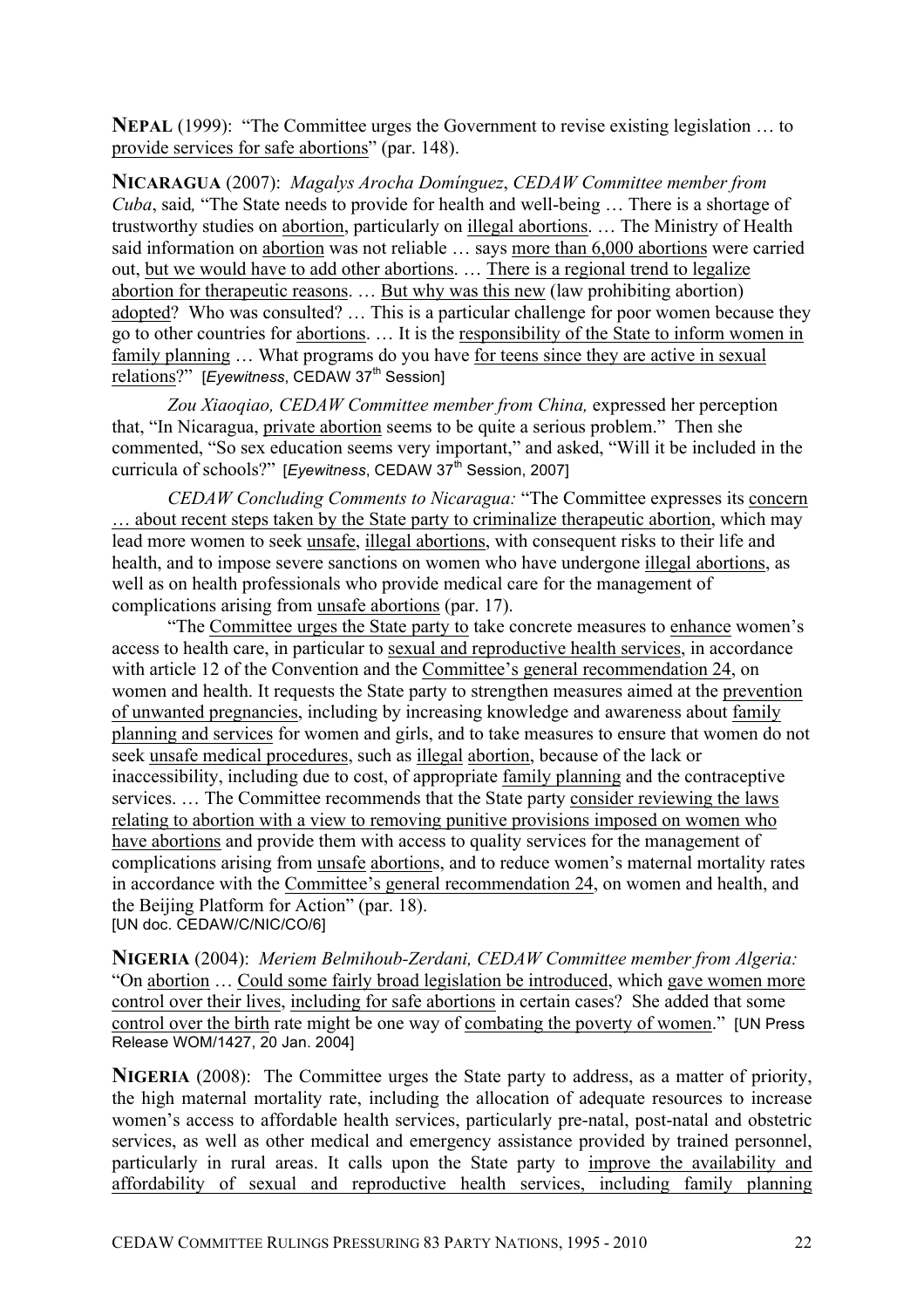information and services. It recommends the adoption of measures to increase knowledge of, and access to, affordable contraceptive methods, so that women and men can make informed choices about the number and spacing of children. It also calls upon the State party to assess the impact of its abortion law on the maternal mortality rate and to give consideration to its reform or modification. It further calls upon the State party to implement awareness-raising campaigns to enhance women's knowledge of reproductive health issues and recommends that sex education be widely promoted and targeted at adolescent girls and boys." (par. 34). [UN document: CEDAW/C/NGA/CO/6]

**PAKISTAN** (2007): *Silvia Pimentel (Brazil), member of the CEDAW Committee,* inquired as to whether the government had connected poverty and maternal mortality with unsafe and illegal abortion. She also asked whether the government dealt with unsafe abortion as a medical issue. *Pimentel* wondered if the anti-abortion laws would change to allow abortion in the case of rape and violence. [*Eyewitness*, CEDAW 38<sup>th</sup> Session, 2007]

*Zou Xiaoqiao, CEDAW Committee member from China,* asked whether it was true that "a raped girl cannot get an abortion without it being a crime?" She also said unsafe abortion leads to high maternal mortality, and wondered if Pakistan was doing a study on this correlation. [*Eyewitness*, CEDAW 38<sup>th</sup> Session, 2007]

THE *PAKISTANI delegation* responded that "abortion is considered murder once a fetus is conceived," and was legal only to save the life of the mother. [Eyewitness report, *Friday Fax*, C-FAM, Volume 10, No. 24, May 31, 2007]

*CEDAW Concluding Comments to Pakistan:* "The Committee is concerned about women's lack of access to … sexual and reproductive health services … (T)he Committee is deeply concerned that abortion is a punishable offence under Pakistani law, which may lead women to seek unsafe, illegal abortions, with consequent risks to their life and health (par.  $40$ )."

"The Committee calls on the State party to take concrete measures to enhance women's access to … sexual and reproductive health services, in accordance with article 12 of the Convention and the Committee's general recommendation 24 ... It requests the State party to take measures aimed at the prevention of unwanted pregnancies, including by making a comprehensive range of contraceptives and family planning methods more widely available and affordable, without any restrictions, and by increasing knowledge and awareness about family planning among women and men. The Committee also calls on the State party to reduce maternal mortality rates by identifying and addressing causes of maternal death. It further calls on the State party to take measures to ensure that women do not seek unsafe medical procedures, such as illegal abortion, because of lack of appropriate services in regard to fertility control. The Committee recommends that the State party review the laws relating to abortion with a view to removing punitive provisions imposed on women who undergo abortion, providing them with access to quality services for the management of complications arising from unsafe abortion and reducing maternal mortality rates, in accordance with the Committee's general recommendation 24 … and the Beijing Declaration and Platform for Action. … The Committee encourages the State party to seek international assistance from the specialized agencies of the United Nations system … the United Nations Population Fund and the World Health Organization …" (par. 41).

[Analyst comment: The Committee clearly views abortion as part of the "sexual and reproductive health services that a government should provide to girls and women. Phrases such as "fertility control" and "prevention of unwanted pregnancies" and "family planning methods … available … without any restrictions" are additional ways that the CEDAW Committee is telling the nation to legalize abortion.]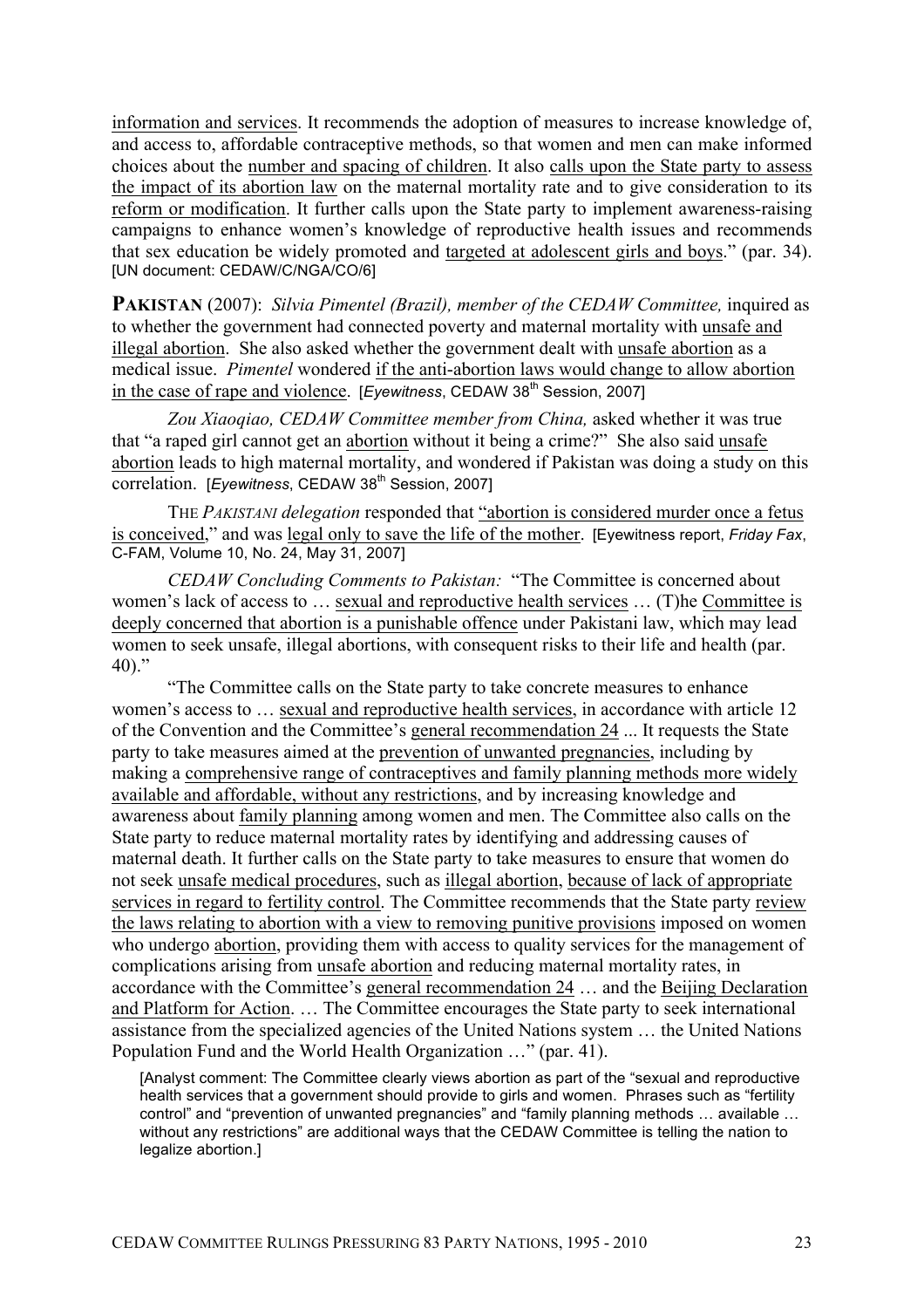**PANAMA** (1998): "The Committee expresses deep concern in connection with the reproductive health of Panamanian women and an apparent setback in the treatment of the right to abortion in cases where the pregnancy is the result of rape. The Committee recommends that multidisciplinary measures should be taken to provide special care to the victims of sexual violence which should include legal and psychological assistance for the victim. It also recommends that Panamanian women who are pregnant as a result of rape should be granted the opportunity to seek termination of such pregnancies" (par. 201).

**PANAMA** (2010): *CEDAW Committee list of issues sent to Panama*: "In its previous concluding observations, in 1999, the Committee expressed deep concern in connection with the reproductive health of Panamanian women and an apparent setback to the right to abortion, in cases where the pregnancy is a result of rape. The Committee recommended that Panamanian women who are pregnant as a result of rape should be granted an opportunity to seek termination of pregnancies. Please provide detailed and specific information regarding any measures carried out by the Government to follow the Committee's recommendation. Please also provide statistical information on how many abortions have been performed on women who are pregnant as a result of rape. Please provide information on measures taken to raise victims' awareness of the importance of seeking medical treatment and reporting after sexual and other assaults" (par. 23). [CEDAW/C/PAN/Q/7]

*Panama answer to CEDAW list of issues:* "With regard to abortion in the case of rape, article 142, paragraph 1, of the Criminal Code provides as follows:

"The punishments set forth in the previous articles shall not apply:

"If the abortion is carried out, with the woman's consent, in order to terminate a pregnancy resulting from a rape which has been duly confirmed through a preliminary investigation.

"The Department of Sexual and Reproductive Health of the Directorate General of Health received 17 requests for termination of pregnancy in 2008, none of which involved a pregnancy resulting from rape. Thus far in 2009, 11 requests for termination of pregnancy have been received, 2 of which were from women who were pregnant as a result of rape" (par. 23). [CEDAW/C/PAN/Q/7/Add.1]

*CEDAW Committee Concluding Comments*: "The Committee notes with concern the high rate of maternal mortality in the State party, caused mainly by the lack of provision of appropriate medical care, in particular to rural and indigenous women and adolescents girls. The Committee is further concerned that, owing to difficulties in enforcing existing legislation in the State party, many women are unable to obtain a legal abortion and are therefore forced to resort to an illegal abortion" (par. 42).

"The Committee … urges the State party to adopt regulations aimed at enforcing existing legislation on women's right to abortion and to give women access to high-quality services for the treatment of complications resulting from unsafe abortions. It invites the Ministry of Health to undertake a thorough investigation or study of unsafe abortions and their impact on women's health, in particular those resulting in maternal mortality, which will serve as the basis for legislative and policy action. It also urges the State party to facilitate a national dialogue on women's right to reproductive health, including on the consequences of restrictive abortion laws. It further recommends that the State party establish programmes that include measures aimed at raising victims' awareness of the importance of seeking medical treatment after an assault and reporting the incident" (par. 43). [CEDAW/C/PAN/CO/7]

[Analyst Note: Panama responded by providing proof that its law and practice were in line with CEDAW Committee expectations, but the Committee was not satisfied. Obviously the Committee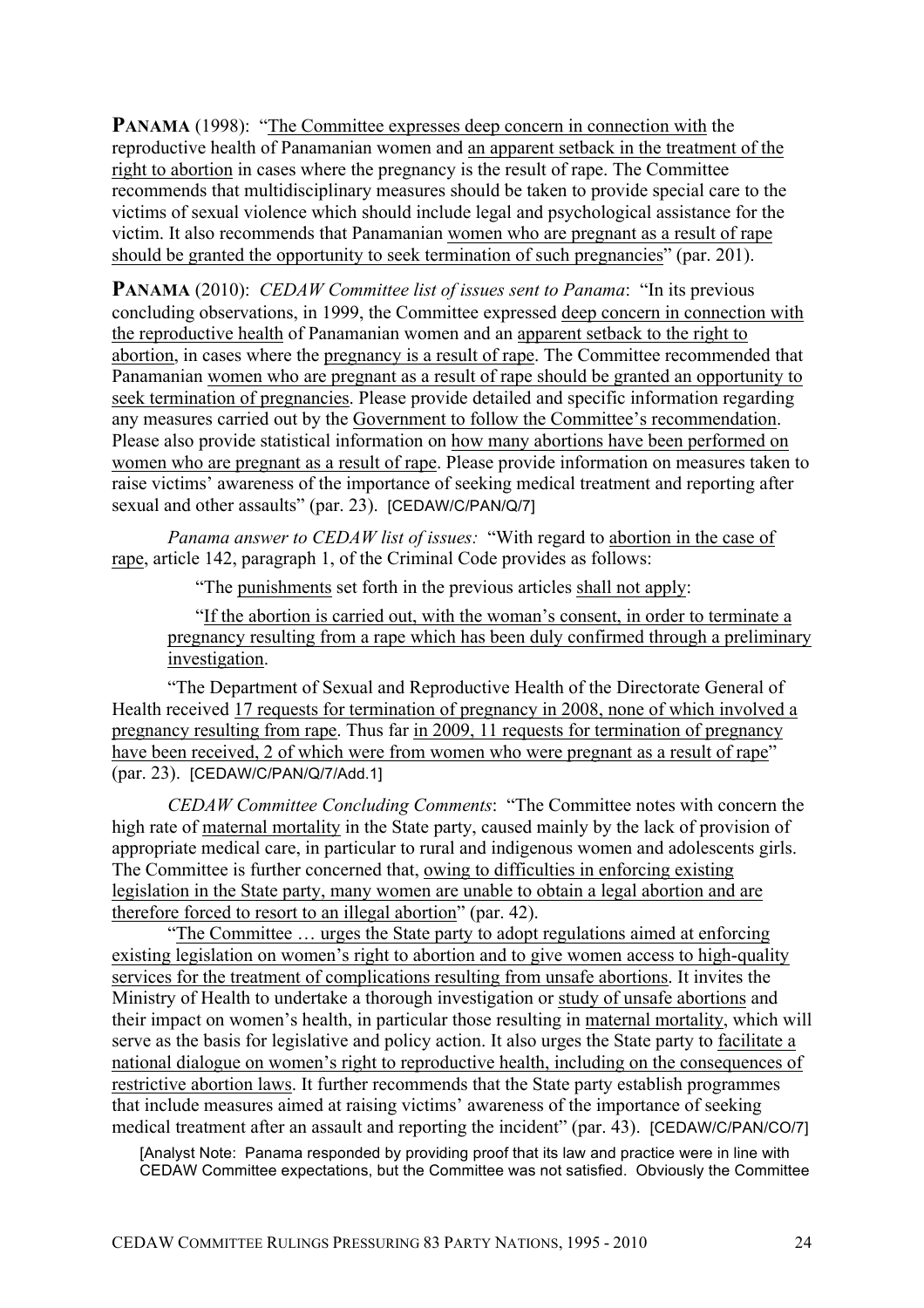is pressuring Panama to go far beyond upholding its law regarding rape, to remove any restrictions on abortion, and uphold a so-called "right to abortion."]

**PARAGUAY** (1996): "The Committee called upon the State party to fulfill its obligations with respect to all the rights set out in article 12 of the Convention. It stressed the urgency for the State party to take measures to deal with the high level of maternal mortality and illegal abortions and to consider reviewing the punitive measures of the law of abortion, in accordance with the Beijing Platform for Action." (par. 131).

**PARAGUAY** (2005): "The Committee remains concerned about the persistent high maternal mortality rates, particularly deaths due to illegal abortions, the limited access of women to health care and family planning programmes and the apparently unmet need for contraceptives (32). The Committee reiterates the recommendation raised in its previous concluding comments and urges the State party to act without delay and to implement effective measures to deal with the high maternal mortality rate, to prevent women from having to resort to unsafe abortions and to protect them from the negative effects on their health, in line with the Committee's general recommendation No. 24 on access to health care and the Beijing Declaration and Platform for Action. … It further recommends holding a national consultation with civil society groups, including women's groups, to address the issue of abortion, which is illegal under the current law and is a cause of women's high mortality rates" (par. 33).

[Analyst comment: The Committee's focus on preventing "illegal abortions," "unsafe abortions," and "clandestine abortions" is an indirect way of telling Paraguay to legalize abortion. More "legal" abortions is not the solution to high maternal mortality rates.]

**PERU** (1998): "The Committee recommends that the Government ... review its law on abortion and ensure that women have access to full and complete health services, which include safe abortion, and to emergency medical attention when complications arise from abortions" (340).

**PERU** (2007): "The Committee notes with concern ... that the State party's restrictive interpretation of therapeutic abortion, which is legal, may further lead women to seek unsafe and illegal abortions. It is further concerned that the recommendations of the Human Rights Committee in KL v Peru (CCPR/C/85/D/1153/2003 (2005)) were not adhered to by the State party" (par. 24).

[Analyst Note: The HRC ruled that Peru violated a pregnant girl's guaranteed "right to life" and other "rights" by not allowing her to abort her preborn child.]

"The Committee urges the State party to step up the provision of family planning information and services to women and girls, including emergency contraception, and to promote sex education widely, in particular in the regular education curriculum targeted at adolescent girls and boys, with special attention to the prevention of teenage pregnancies. ... The Committee urges the State party to review its restrictive interpretation of therapeutic abortion, which is legal, to place greater emphasis on the prevention of teenage pregnancies and to consider reviewing the law relating to abortion for unwanted pregnancies with a view to removing punitive provisions imposed on women who undergo abortion, in line with the Committee's general recommendation 24 on women and health, and the Beijing Declaration and Platform for Action. The Committee further calls upon the State party to comply with the recommendations of the Human Rights Committee in KL v Peru" (par. 25). **[UN doc.** CEDAW/C/PER/CO/6]

[Analyst comment: The CEDAW Committee has increasingly pressured nations to provide "emergency contraception," or "Morning After Pills"—what Committee members call a "safer abortion"—to quickly abort the life of any baby conceived.]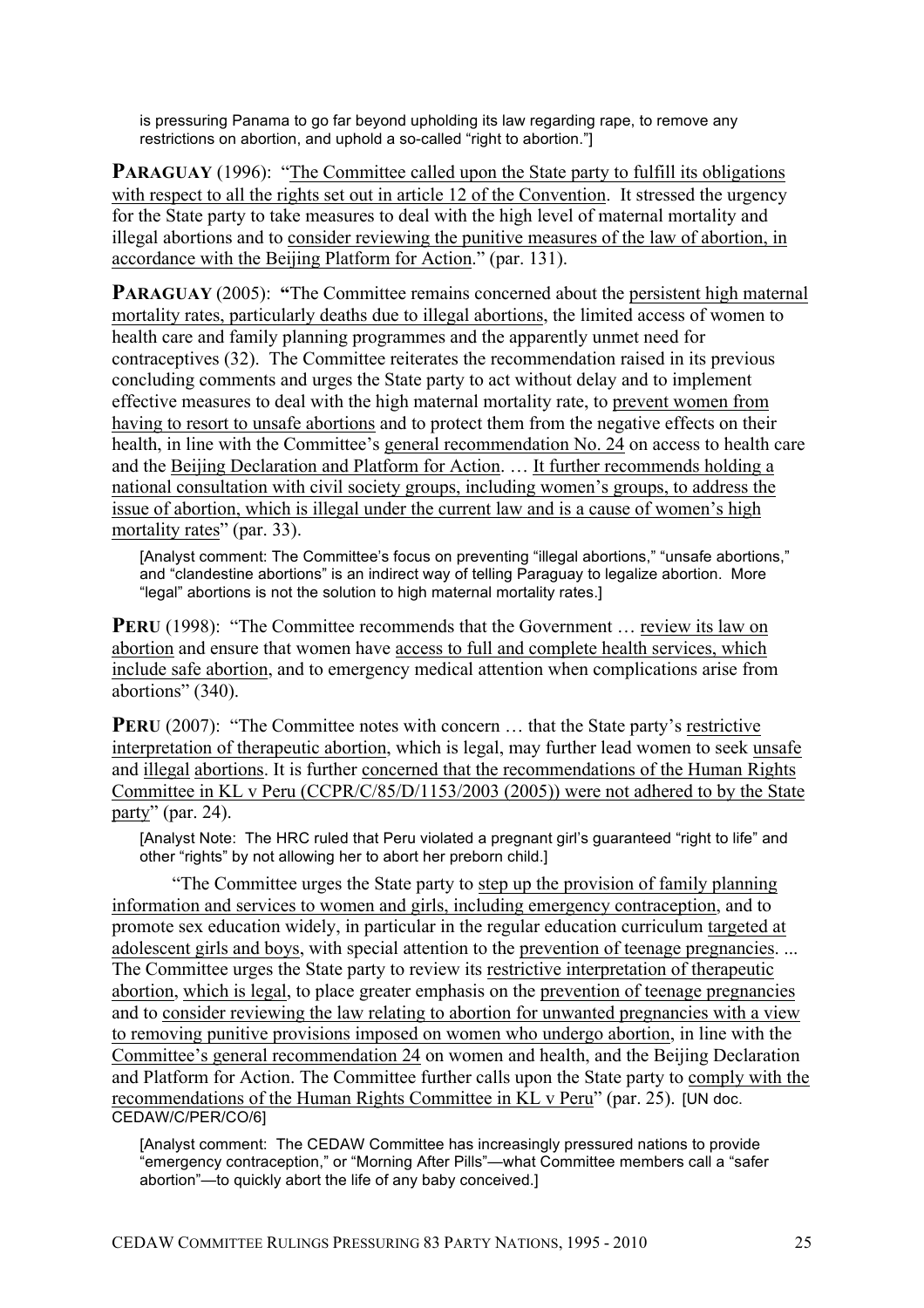**PHILIPPINES** (2006): "*Dubravka Šimonović (CEDAW Committee member from Croatia)* [asked] ... What had the Government done to ensure that comprehensive reproductive health services were available to all women (par. 5)? The Philippines had the highest maternal mortality ratio in South-East Asia. Given the link between unsafe, illegal abortions and maternal mortality, she asked whether any steps had been taken to reduce the number of unsafe abortions. She enquired whether the State party was considering decriminalizing abortion, which remained an offence under the revised Penal Code" (par. 6).

*Philippine Delegation member Nieto said*: "18. As for abortion, in 2000 there had been 473,408 induced abortions in the Philippines. Induced abortions accounted for 76 per cent of abortion-related hospital admissions and 12 per cent of maternal deaths, with unsafe abortion being the fourth most important cause of maternal deaths in the country. The maternal mortality ratio was 107 deaths per 100,000 live births. Of the 2.6 million pregnancies in 2000, 55 per cent had been unintended. Abortion was a crime under article 259 of the revised Penal Code, and there were no plans to change the commitment to protect the life of the unborn child and its mother, enshrined in the country's Constitution. There had, however, been no prosecutions for criminal abortion. Women had access to quality services for the prevention and management of abortion complications, with health practitioners trained in counselling, infection prevention and clinical management of such complications. As for the issue of what was included in the concept of natural family planning, there was the rhythm method, and also the Billings method" (par. 16).

"*Zou Xiaoqiao (CEDAW Committee member from China)* wondered why, if no one had ever been prosecuted for abortion, the Philippines should not modify the Penal Code and decriminalize abortion" (par. 20).

"*Dorcas Coker-Appiah (CEDAW Committee member from Ghana)* said that article 12 obliged States to provide high-quality, accessible family planning services. She was very concerned that the current Government was promoting natural family planning methods, which the delegation still had not defined for the Committee. Her understanding was that it referred to the rhythm or withdrawal method, which required both parties to be responsible. However, the delegation had previously stated that family planning remained largely a female responsibility. Since women generally had little or no power to impose conditions in relation to sex, she wondered how the Philippine Government could expect women to do so. The Government should put aside religious considerations and look seriously at women's rights. Despite the huge number of women risking imprisonment and death to have an abortion, the Government still insisted on following its unrealistic approach" (par. 21).

*Philippine Delegation member Nieto* said that the Government promoted, and had allocated resources to, both natural and artificial family planning. Natural family planning required fertility awareness and gender sensitivity. The Government had prepared modules to help women assert their rights and to enlighten husbands. As to why abortion had not been decriminalized, she explained that, under the Philippine Constitution, the unborn child, as well as the mother, had rights. The Government therefore preferred to focus on prevention. In that regard, it had designed a youth policy and prepared modules aimed at making couples more responsible" (par. 28). [Summary record of the 748th meeting; 15 August 2006; UN doc. CEDAW/C/SR.748 (A)]

*Concluding Comments*: "The Committee urges the State party to take concrete measures to enhance women's access to health care, in particular to sexual and reproductive health services, in accordance with article 12 of the Convention and the Committee's general recommendation 24 on women and health. It requests the State party to strengthen measures aimed at the prevention of unwanted pregnancies, including by making a comprehensive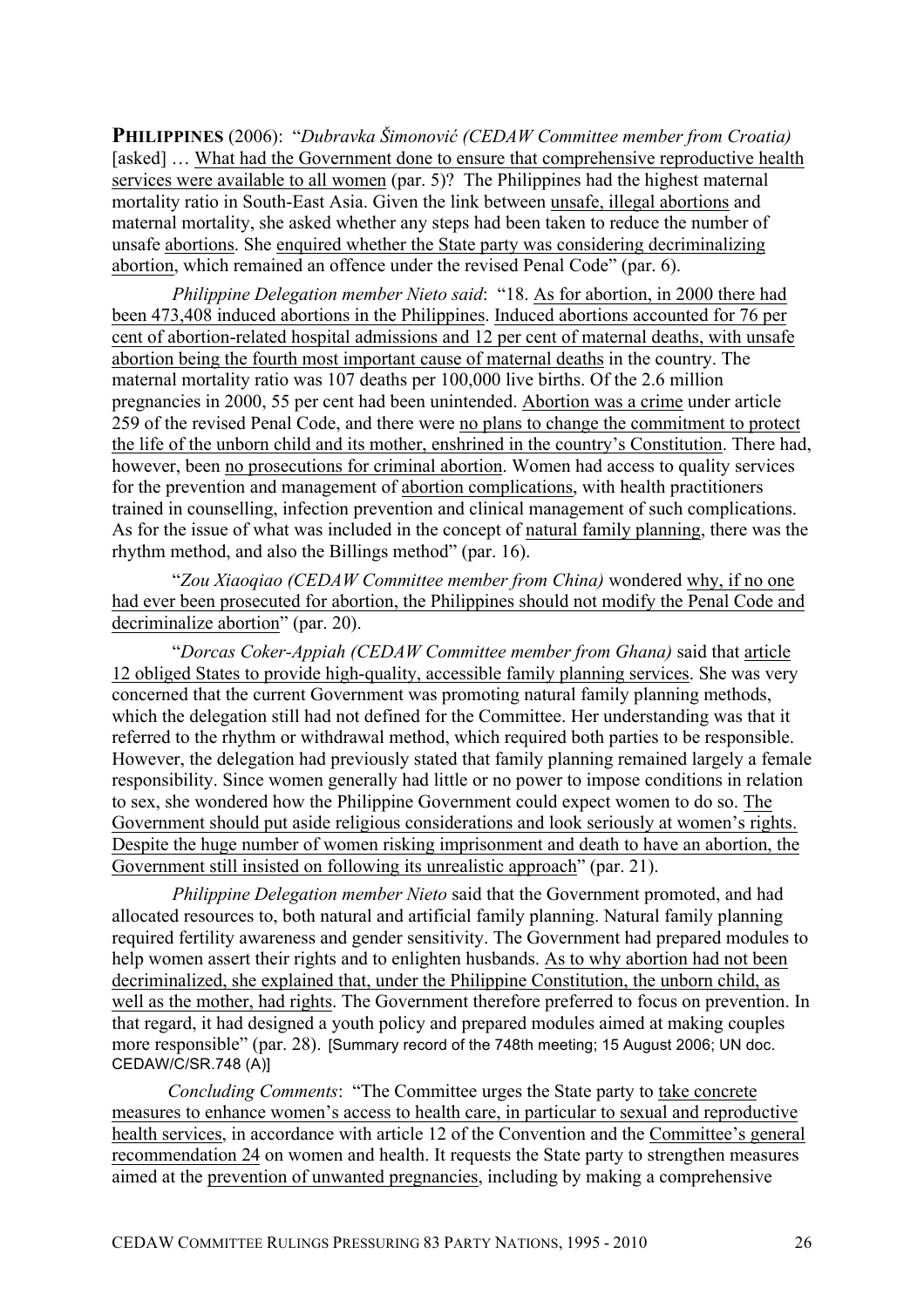range of contraceptives more widely available and without any restriction and by increasing knowledge and awareness about family planning. The Committee recommends that the State party give priority attention to the situation of adolescents and that it provide sex education, targeted at girls and boys, with special attention to the prevention of early pregnancies and sexually transmitted diseases. The Committee recommends that the State party consider reviewing the laws relating to abortion with a view to removing punitive provisions imposed on women who have abortions and provide them with access to quality services for the management of complications arising from unsafe abortions and to reduce women's maternal mortality rates in accordance with the Committee's general recommendation 24 on women and health and the Beijing Declaration and Platform for Action" (par. 28). **[UN doc.** CEDAW/C/PHI/CO/6]

**POLAND** (2007): *Magalys Arocha Domínguez*, *CEDAW Committee member from Cuba*, asked, "On Article 12 … Our Committee needs a clearer picture of the family planning policies and abortion in your country, with a breakdown of rural areas. … How many doctors have been suspended for refusing to do an abortion? After all abortion is legal in your country." [*Eyewitness*, CEDAW 37th Session, 2007]

*CEDAW Concluding Comments to Poland:* "The Committee expresses its concern that, as a result of the restructuring of the health sector, there has been a decrease in the number of clinics and health services available to women, in particular in rural areas. The Committee is concerned about the lack of official data and research on the prevalence of illegal abortion in Poland and its impact on women's health and life (par. 24).

"The Committee urges the State party to … ensure that women seeking legal abortion have access to it, and that their access is not limited by the use of the conscientious objection clause. It requests the State party to strengthen measures aimed at the prevention of unwanted pregnancies, including by making a comprehensive range of contraceptives widely available at an affordable price and by increasing knowledge and awareness about different methods of family planning" (par. 25). [UN doc. CEDAW/C/POL/CO/6]

**PORTUGAL** (2002): "The Committee is concerned about the restrictive abortion laws in place in Portugal, in particular because illegal abortions have serious negative impacts on women's health and well-being (par. 345). The Committee urges the State party to facilitate a national dialogue on women's right to reproductive health, including on the restrictive abortion laws. It also urges the State party to further improve family planning services, ensuring their availability to all women and men, including teenagers and young adults. It requests the State party to include information in its next report on death and/or illness related to or due to illegal abortion" (par. 346).

**PORTUGAL** (2008): *Committee questions:* "The seventh periodic report states that the new law 16/2007 of 17 April 2007 permits voluntary interruption of pregnancy during the first 10 weeks, free of charge and performed in a public hospital. Please provide further information on the conditions, administrative procedures, technical and logistic conditions and the relevant information to be provided to the pregnant woman laid down in the instrument regulating the application of the law, approved in June 2007, and about the number of interruptions carried out since entry into force of the law. Kindly also provide information on death and /or illnesses related or due to illegal abortion prior to the coming into force of the new law, as requested by the Committee in its previous concluding comments" (par. 25). [CEDAW/C/PRT/Q/7]

*CEDAW Concluding Comments to Portugal:* "While welcoming the new legislation relating to the voluntary interruption of pregnancy within the first 10 weeks, the Committee is concerned at the low awareness among younger women of this legislation. It is also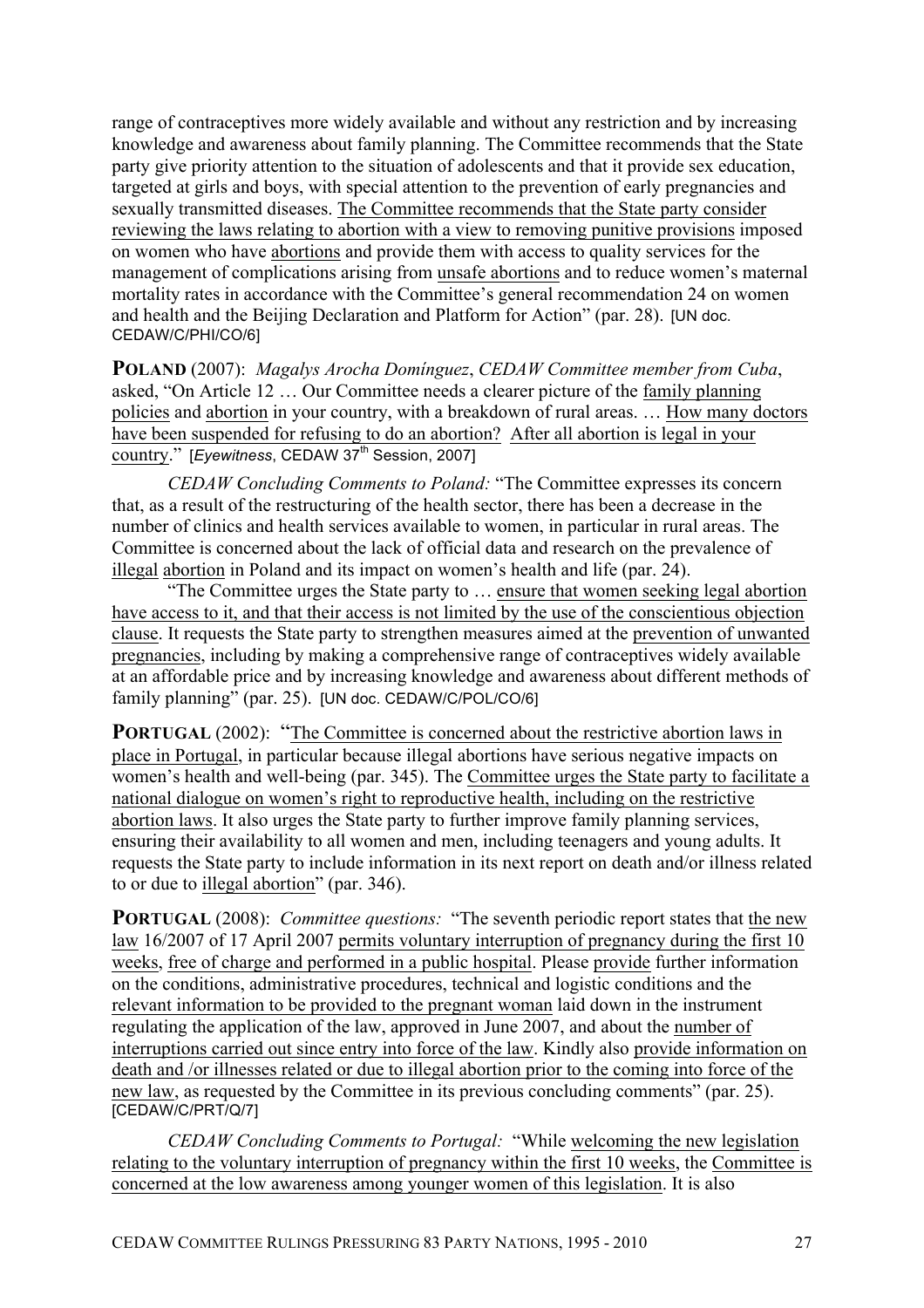concerned that some women may encounter difficulties in availing themselves of the new regulations given the fact that health-care personnel may decide not to perform an interruption of pregnancy on the basis of their conscience. … The Committee is concerned at the high HIV/AIDS prevalence among women in Portugal and the fact that a very low percentage of the population, i.e. only 13 per cent in 2005, use condoms as a contraceptive method" (par. 42).

"The Committee recommends that the State party promote sexual health education targeted at adolescent girls and boys, and ensure access to sexual health information and all services, including those directed at interruption of pregnancies, for all women and girls" (par. 43). [1 April 2009; CEDAW/C/PRT/CO/7]

**RWANDA** (2009): "The Committee is also concerned that many women, in particular in rural areas, give birth at home. Taking account of the fact that illegal and unsafe abortions are a cause of maternal mortality, the Committee is concerned that abortion is a punishable offence under Rwandan law." (par. 35).

"The Committee recommends that the State party review its legislation relating to abortion with a view to removing punitive provisions imposed on women who undergo abortion in accordance with the Committee's general recommendation No. 24, on women and health, and the Beijing Platform for Action." (par. 36). [CEDAW/C/RWA/CO/6]

**SAINT LUCIA** (2006): "*Silvia Pimentel (CEDAW Committee member from Brazil)* asked what measures, if any, were planned to ensure that the restrictive law on abortion did not entail grave consequences for those women unable to obtain safe abortions" (par. 31).

*Saint Lucia delegation member Pascal* "said that, although the Catholic Church prohibited the use of condoms, people were free to use any method of contraception they wished. ... Abortion was illegal; however, women who suffered incomplete abortions were treated at hospital without question" (par. 33). [Summary record, 730th mtg.; 23 May 2006; CEDAW/C/SR.730]

*Concluding Comments:* "The Committee … welcomes the entry into effect of the Criminal Code No. 9 on 1 January 2005 and which includes new provisions on sexual offences and which now permits abortion under certain circumstances …" (par. 4).

"The Committee is concerned that it did not obtain a clear picture about the availability of comprehensive reproductive health care. The Committee notes with concern the persistence of unsafe abortions in the country. It also notes with concern that no information was provided about measures to provide safe abortion services where those are permitted by law. Further, the Committee is concerned about the lack of facilities and district hospitals to provide comprehensive services for childbirth, and about women's access to antenatal and postnatal services (par. 31).

"The Committee recommends that the State party take into account its general recommendation 24 … that the State party provide safe abortion services in cases where those are permitted by law, and to enhance sex education and availability of contraceptives so as to prevent women having to resort to unsafe abortions" (par. 32). [UN doc. CEDAW/C/LCA/CO/6]

**SAINT VINCENT & THE GRENADINES** (1997): "The Committee was concerned that women had to seek spousal consent for tubal ligation. That contravened not only article 12, but also article 15 of the Convention. The Committee was also concerned that the law precluded safe abortion and prevented women from taking control of their reproductive health (par. 140)... The law on abortion should be reviewed with a view to removing the penal provisions and in order to guarantee safe abortion and motherhood" (par. 148).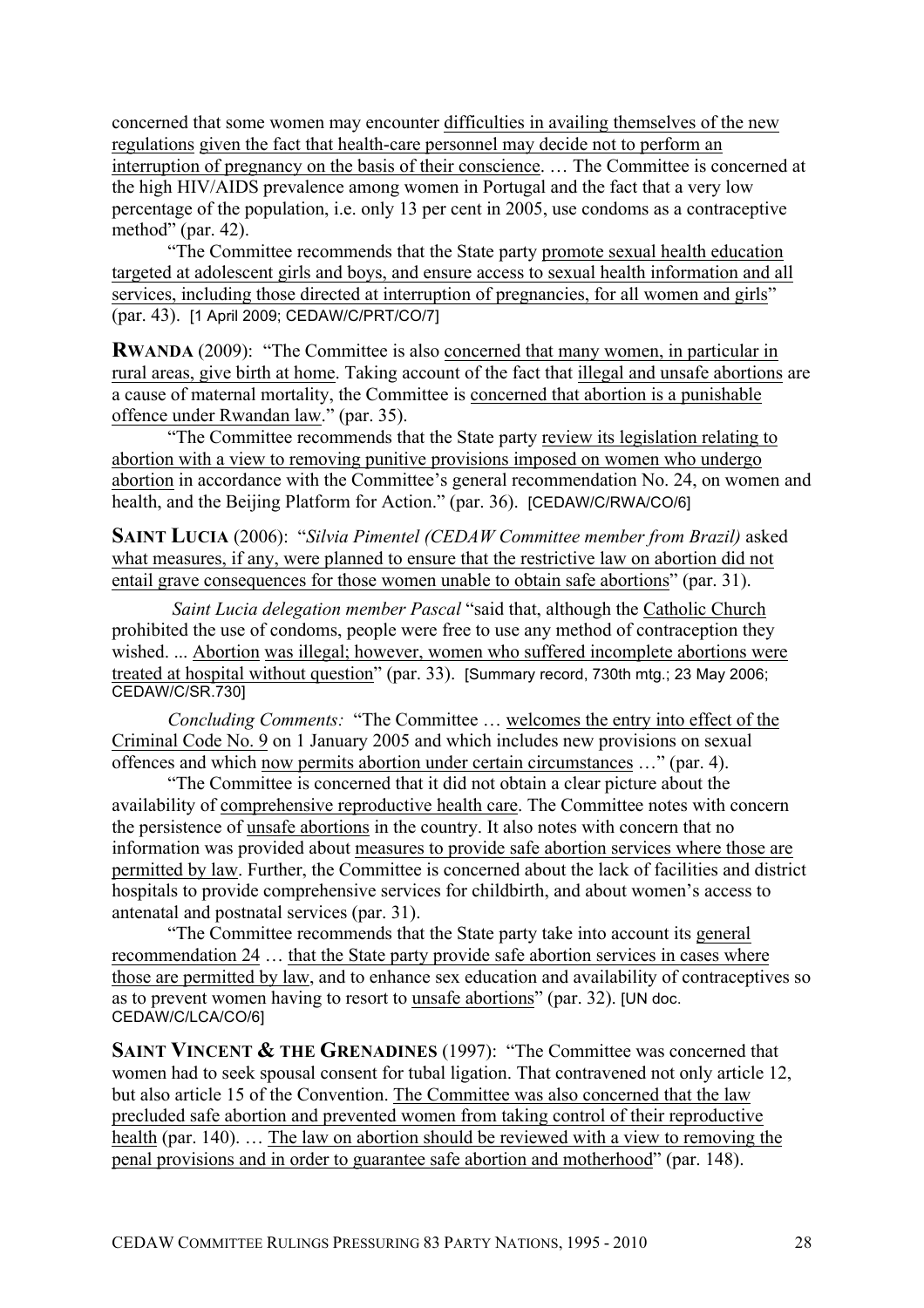**SAUDI ARABIA** (2008): *Silvia Pimentel, CEDAW Committee member from Brazil,* observed that the state report did not provide information on abortion, and asked for data on the subject, including the situations in which it is permitted, an estimation of clandestine or unsafe abortion, and the link between unsafe abortion and maternal mortality. [*Eyewitness*, CEDAW 40<sup>th</sup> Session]

**SERBIA** (2007): *Zou Xiaoqiao, CEDAW Committee member from China,* inquired why Serbia's report lacked data on abortion. *[Evewitness, CEDAW 38<sup>th</sup> Session, 2007]* 

**SIERRA LEONE** (2007): *Zou Xiaoqiao, CEDAW Committee member from China*, asked Sierra Leone about plans to increase money for reproductive rights and health. She also noted that the report failed to mention abortion, and wondered if unsafe abortion is a cause of the high maternal mortality rate. *Zou* wanted to know what measures the government would take to stop unsafe abortion and to ensure that women can receive the most basic reproductive health services. *[Eyewitness, CEDAW 38<sup>th</sup> Session]* 

Zou also asked whether abortion was "legal or illegal in Sierra Leone."

*Silvia Pimentel, CEDAW Committee member from Brazil,* asked if there was a "Government plan to collect data on unsafe abortions."

*Sierra Leone delegation responded* by acknowledging that "unsafe abortions were being conducted in the country, which might be among the causes of maternal death in Sierra Leone. Plans were in place to improve child survival and reduce maternal mortality, which would include a clause in the new reproductive health policy that would make room for "medically clean abortions" and post-abortion care. Hopefully, that provision would reduce the number of unsafe abortions. … However, obtaining data on unsafe abortion was difficult; perhaps, data collection would improve if abortion could be made legal on medical grounds. The Government would pursue the idea of legalizing abortion in some instances." [UN Dept. of Public Information, News & Media Division, 17 May 2007, report on 777<sup>th</sup> and 778<sup>th</sup> CEDAW Committee meetings.]

[Analyst comment: The Committee's intent in asking if the government has collected "data on unsafe abortions," or whether abortion is "legal or illegal," is to pressure the nation towards legalizing abortion. That is precisely how the Sierra Leone delegation interpreted the questions.]

**SLOVAKIA** (2008): "The Committee recommends that the State party adequately regulate the invocation of conscientious objection by health professionals so as to ensure that women's access to health and reproductive health is not limited. The Committee calls the attention of the State party to its General Recommendation 24, which states that it is discriminatory for a State party to refuse to provide legally for the performance of certain reproductive health services for women. It recommends that, if health service providers refuse to perform such services based on conscientious objection, measures should be introduced to ensure that women are referred to alternative health providers. The Committee urges the State party to take measures to increase the access of women and adolescent girls to affordable health-care services, including reproductive health care, and to increase access to information and affordable means of family planning for women and men. It also calls upon the State party to increase … awareness-raising campaigns targeting women and men on the importance of family planning and related aspects of women's health and reproductive rights." (par. 29). [UN document: CEDAW/C/SVK/CO/4]

[Analyst comment: The Committee is strongly opposed to medical personnel refusing to perform abortions or refusing to refer pregnant girls or women for abortions, and is not at all respectful of the violation of conscience that occurs when doctors and nurses are forced to do either.]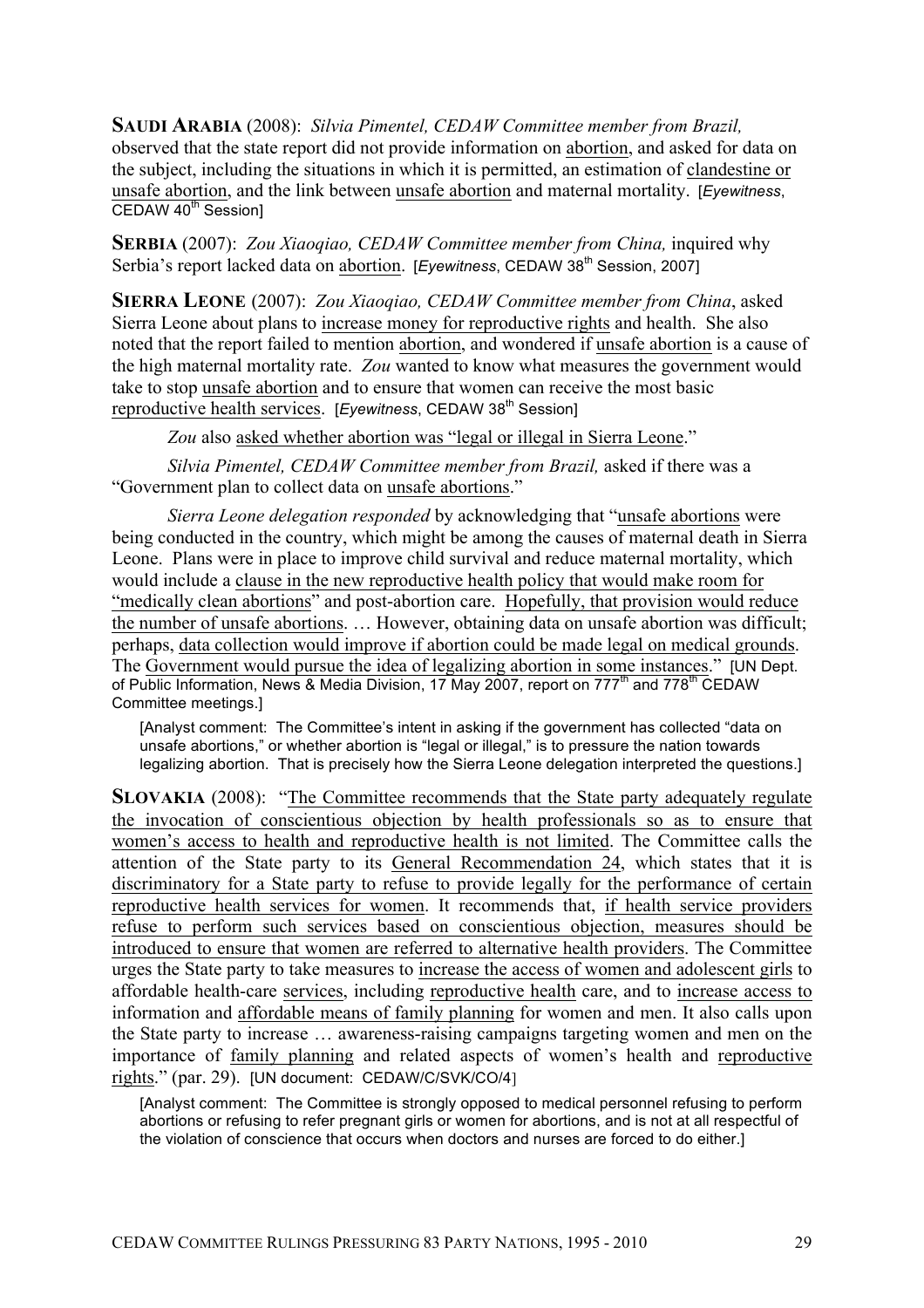**SURINAME** (2007): "The Committee reiterates its concern about the provisions in the Penal Code regarding family planning, including prohibiting the display and offering of contraceptives, and the restriction on abortion, although the provisions are not enforced. … (par. 29).

"The Committee reiterates its recommendation that the laws restricting family planning activities and abortion services, which are "dead letter" laws, be repealed" (par. 30). [UN doc. CEDAW/C/SUR/CO/3]

**SWEDEN** (2008): *Magalys Arocha Domínguez*, *CEDAW Committee member from Cuba*, was concerned about the growing number of abortions among teens. She also noted a law that increased access to abortion for immigrant women. *Arocha* stated, "I am all for it, but was the access accompanied with sex education so that this access is not used as contraception?" She asked for recent statistics. [*Eyewitness*, CEDAW 40<sup>th</sup> Session, 2008]

*CEDAW Concluding Comments to Sweden:* "The Committee also welcomes the amendment of the Abortion Act in November 2007 to remove the requirement that a woman must be a Swedish citizen, or resident in Sweden, to have an abortion" (par. 11). [1 February 2008; UN doc. CEDAW/C/SWE/CO/7]

**SYRIAN ARAB REPUBLIC** (2007): *Ferdous Ara Begum*, *CEDAW Committee member from Bangladesh,* noted that "abortion was illegal in Syria," and declared "legal support was needed for women to terminate unwanted pregnancies without penalty."

*Zou Xiaoqiao, CEDAW Committee member from China*, expressed objection that "abortion was prohibited according to law."

*Syria Delegation member Ghanem* said that "abortion was not allowed in Syria." (UN Dept. of Public Information, News & Media Division, 24 May 2007 news report on 785<sup>th</sup> and 786<sup>th</sup> CEDAW Committee meetings.)

**TIMOR LESTE** (2009): "The Committee is also concerned that many women, in particular in rural areas, give birth at home, and that the practice of illegal and unsafe abortions increases the high rate of maternal mortality. The Committee is concerned that abortion is a punishable offence under the newly adopted Penal Code, particularly as this may lead more women to seek unsafe, illegal abortions, with consequent risk to their life and health" (par. 37).

"The Committee … suggests that the State party assess the root causes of maternal mortality and set targets and benchmarks with a time frame for its reduction. It urges the State party to make every effort to raise the awareness of, and increase women's access to, health-care facilities and medical assistance by trained personnel, especially in rural areas and particularly in the area of post-natal care. The Committee further recommends that the State party implement programmes and policies aimed at providing effective access to affordable contraceptives and family planning services so that women and men can make informed choices about the number and spacing of the children. The Committee calls upon the State party to ensure that sex education programmes are widely promoted and targeted at girls and boys, and include special attention to the prevention of early pregnancies. The Committee further calls upon the State party to review the legislation relating to abortion with a view to removing the punitive provisions imposed on women who undergo abortion in accordance with the Committee's general recommendation 24 on women and health and the Beijing Platform for Action" (par. 38).

[7 August 2009; UN doc. CEDAW/C/TLS/CO/1]

**TOGO** (2006): – *Kanny Sokpoh-Diallo, Minister of Population, Social Affairs and the Promotion of Women, head of the Togo delegation*, said in response to questions about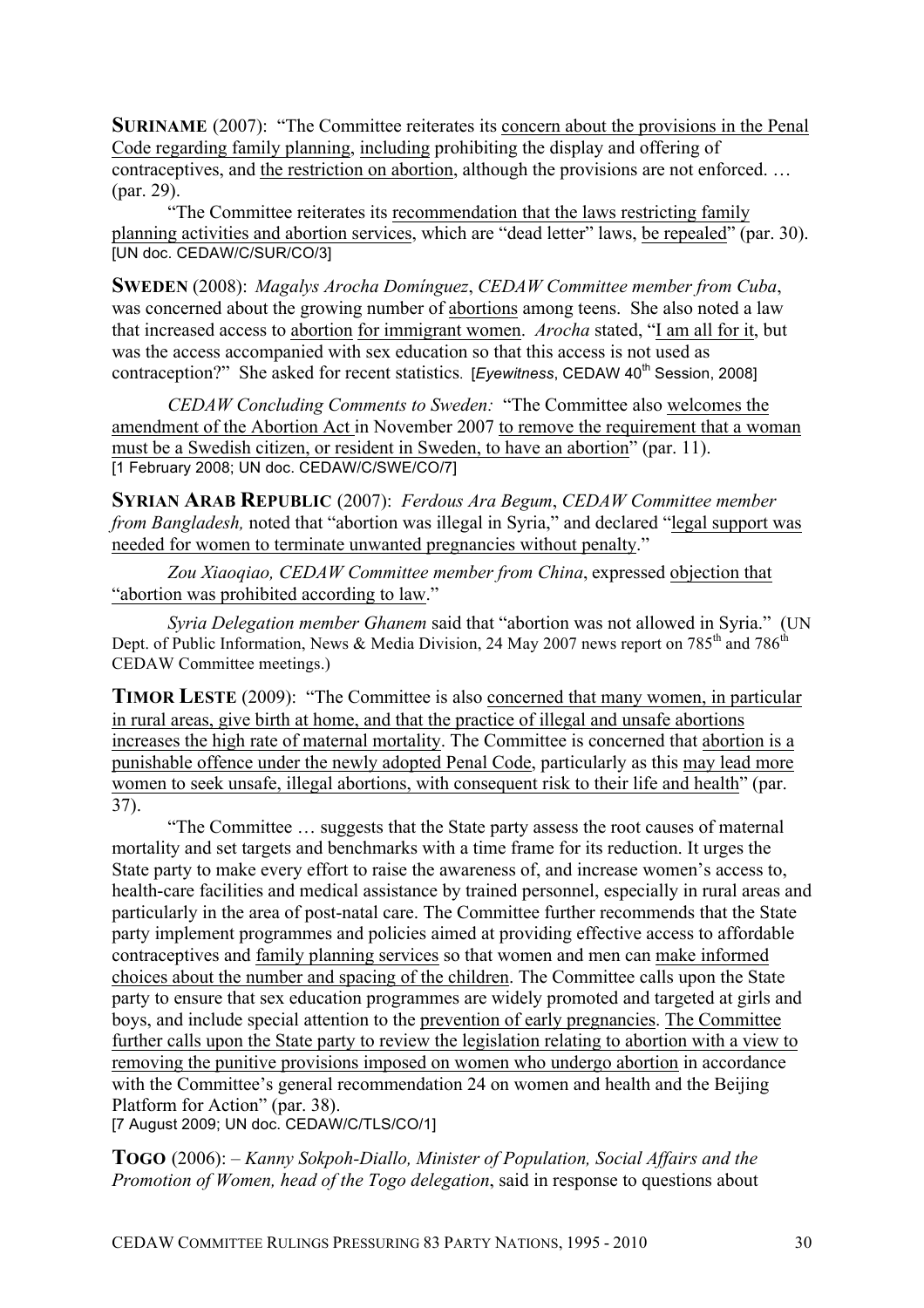abortion, that the new Health Code—now under study—would prohibit abortion, unless it was therapeutic.

*Silvia Pimentel (CEDAW Committee member from Brazil)* said that risks associated with unwanted pregnancies, such as unsafe abortions, were factors that aggravated maternal mortality, and asked whether the 2002-2006 national health development plans had led to a decrease in the rate of maternal mortality caused by abortions. She noted that only therapeutic abortions are allowed by the Togo Government, and asked whether Parliament would consider extending the reasons for justifying the interruption of pregnancy besides therapeutic ones.

[Analyst comment: Pimentel believes that abortion should be legal (and if it is legal she assumes it will be safe), and that the way to decrease maternal mortality is to legalize abortion. Her presuppositions are evident in her line of reasoning above: 1. "unwanted pregnancies" result in "unsafe abortions" resulting in increased "maternal mortality"; 2. therefore, to decrease "maternal mortality caused by abortions," abortion should be made legal and freely available. She suggests that Togo accomplish the latter by ensuring that abortion is included—"extending the reasons for justifying the interruption of pregnancy"—in the "national health development plans." Clearly, Pimentel and the Committee pressured Togo to increase access to abortions, even while Togo was endeavoring to protect its own preborn children. I wonder if Pimentel and the other proabortion Committee members would make the same recommendations to their own daughters?]

A *Togo Delegation member* "cited a 1984 law saying that a man who was responsible for impregnating a female pupil would be subject to imprisonment and fines, thus protecting school girls from early pregnancy. For girls who were not attending school and were made pregnant, the public health authorized therapeutic abortions, he said."

*Sokpoh-Diallo (head of Togo delegation)* stressed, however, that under the new Health Code, therapeutic abortions were allowed, but abortions could not take place if there were no medical reason for doing so. [UN Dept. of Public Information, News & Media Division, 18 January 2006, report on 703<sup>rd</sup> & 704<sup>th</sup> CEDAW Committee meetings.]

**TURKEY** (1997): "The Committee expressed its concern that spousal consent was required for abortion, a requirement it considered to be in contravention of article 15 of the Convention (par. 184) [and] … requested the review of the requirement of spousal consent for abortion"(par. 196).

**TUVALU** (2009): "While noting a number of achievements in the area of health, including 100 per cent access to professional midwifery services for pregnant women … The Committee is especially concerned that outer islands health centres are only equipped to attend to normal deliveries and that this could have a serious impact on women when birth complications arise. The Committee is further concerned that abortion is a punishable offence under Tuvaluan law, which may lead women to seek unsafe, illegal abortions, with consequent risks to their life and health. Clandestine abortions are a major cause of maternal mortality and the Committee regrets the lack of information on maternal mortality rates" (par. 43).

"The Committee … calls upon the State party to ensure that preventative health care, especially sexual and reproductive health, is adequately addressed and to enhance access to such services by women in the outer islands. The Committee recommends that the State party review the laws relating to abortion with a view to removing punitive provisions imposed on women who undergo abortion, providing them with access to quality services for the management of complications arising from unsafe abortion and it requests the State party to provide information about maternal mortality rates in its next periodic report. It also requests the State party to strengthen and expand its efforts aimed at the prevention of teenage pregnancies and STIs by increasing knowledge about family planning, including